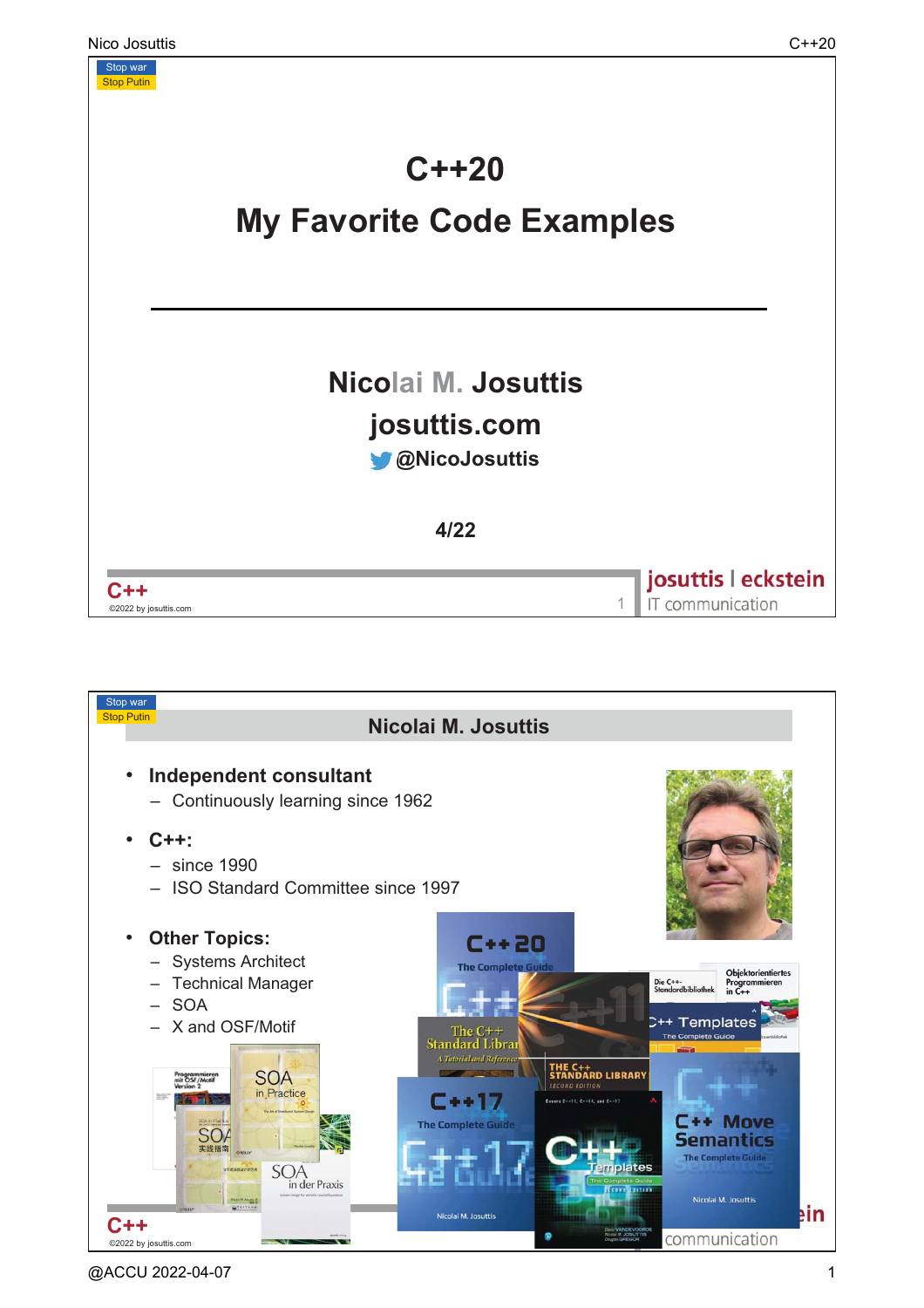

| Stop war<br><b>Stop Putin</b>                            |   |                     |
|----------------------------------------------------------|---|---------------------|
| <b>Let's Add Values Into A Collection</b>                |   |                     |
|                                                          |   |                     |
|                                                          |   |                     |
|                                                          |   |                     |
|                                                          |   |                     |
|                                                          |   |                     |
| template <typename coll,="" t="" typename=""></typename> |   |                     |
| void add (Coll& coll, const T& val)                      |   |                     |
| €                                                        |   |                     |
| coll.push_back(val);                                     |   |                     |
| }                                                        |   |                     |
|                                                          |   |                     |
|                                                          |   |                     |
|                                                          |   |                     |
|                                                          |   |                     |
| std::vector <int> coll;</int>                            |   |                     |
|                                                          |   |                     |
|                                                          |   |                     |
| $add(coll, 42)$ ; $  OK$                                 |   |                     |
|                                                          |   |                     |
|                                                          |   |                     |
|                                                          |   |                     |
| $C++$                                                    |   | josuttis   eckstein |
| ©2022 by josuttis.com                                    | 5 | IT communication    |
| @ACCU 2022-04-07                                         |   |                     |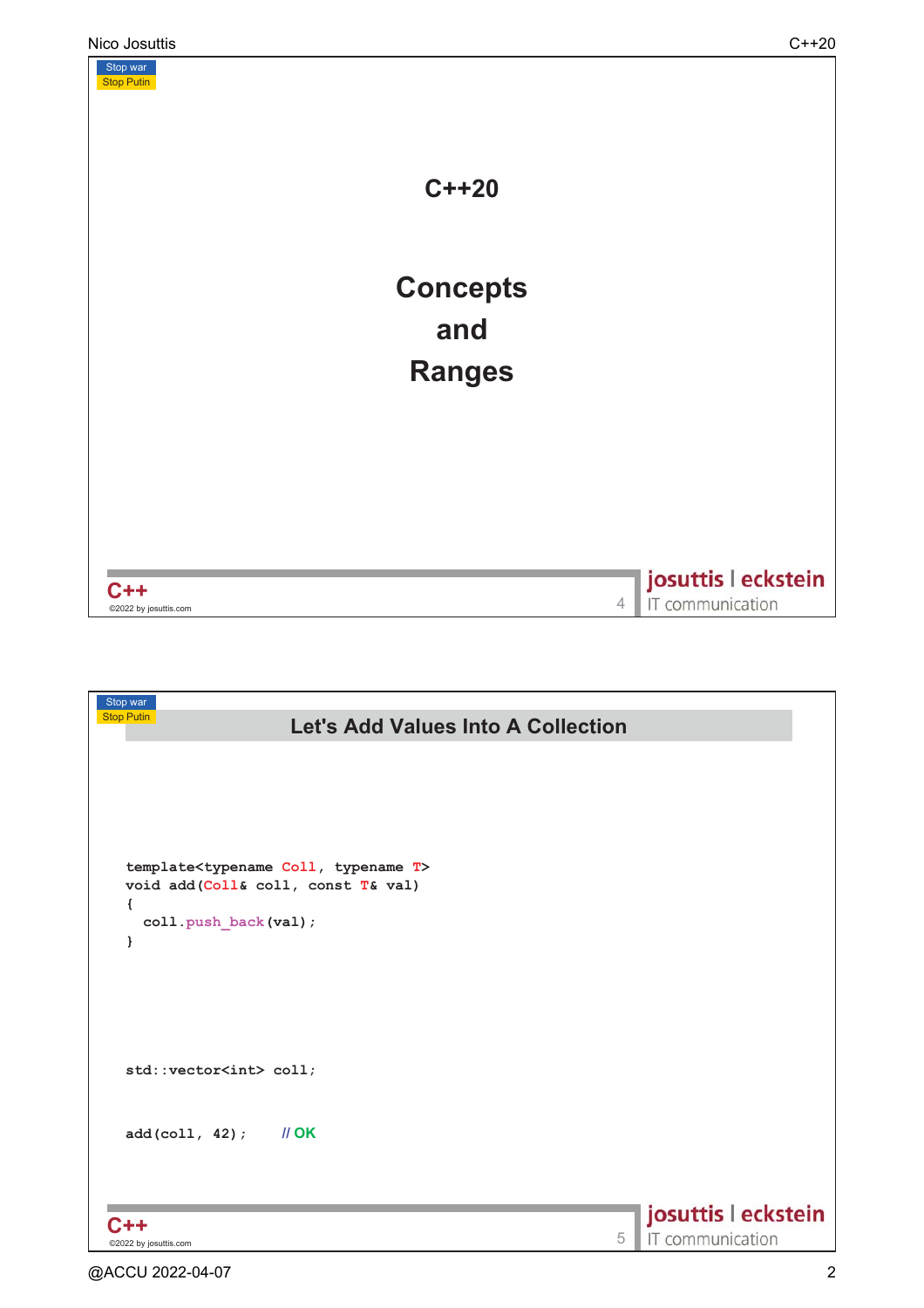

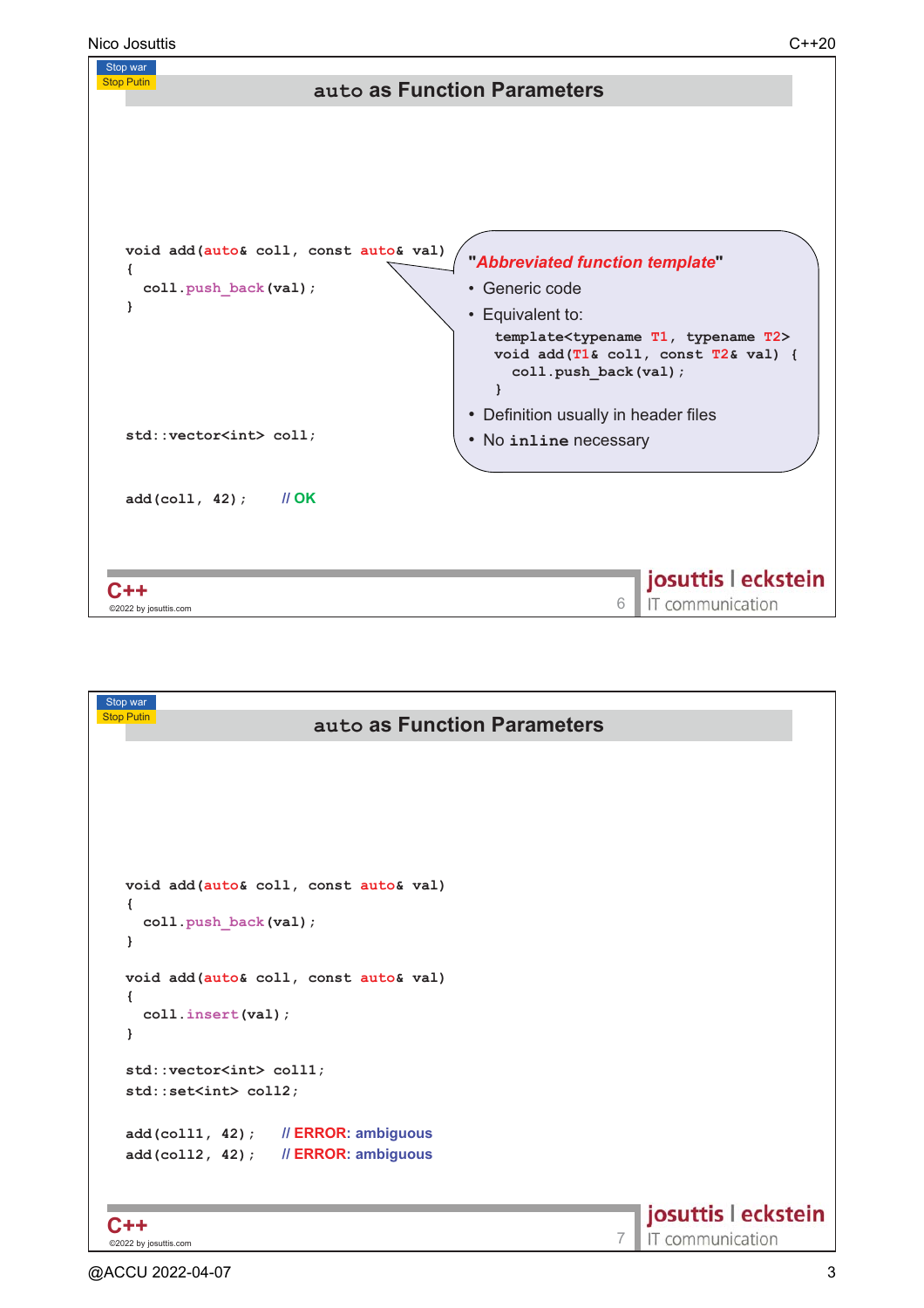

```
Stop war
Stop Putin
                           \bf{Concepts} in \bf{requestS} \bf{Concepts}template <typename Coll>
  concept HasPushBack = requires (Coll c, Coll::value_type v) {
                               c.push_back(v);
                            };
  void add(auto& coll, const auto& val)
  requires HasPushBack<>
   {
     coll.push_back(val);
  }
  void add(auto& coll, const auto& val)
   {
     coll.insert(val);
   }
  std::vector<int> coll1;
  std::set<int> coll2;
  add(coll1, 42); 
                          \mathsf{OK}, \mathsf{uses}~\mathsf{1}^{\mathsf{st}}~\mathsf{add}() calling push_back()
   add (coll2, 42);  // OK, uses 2^{\text{nd}} add() calling insert()
                                                                         josuttis | eckstein
C++C++ 9<br>©2022 by iosuttis.com 9
                                                                         IT communication
 ©2022 by josuttis
```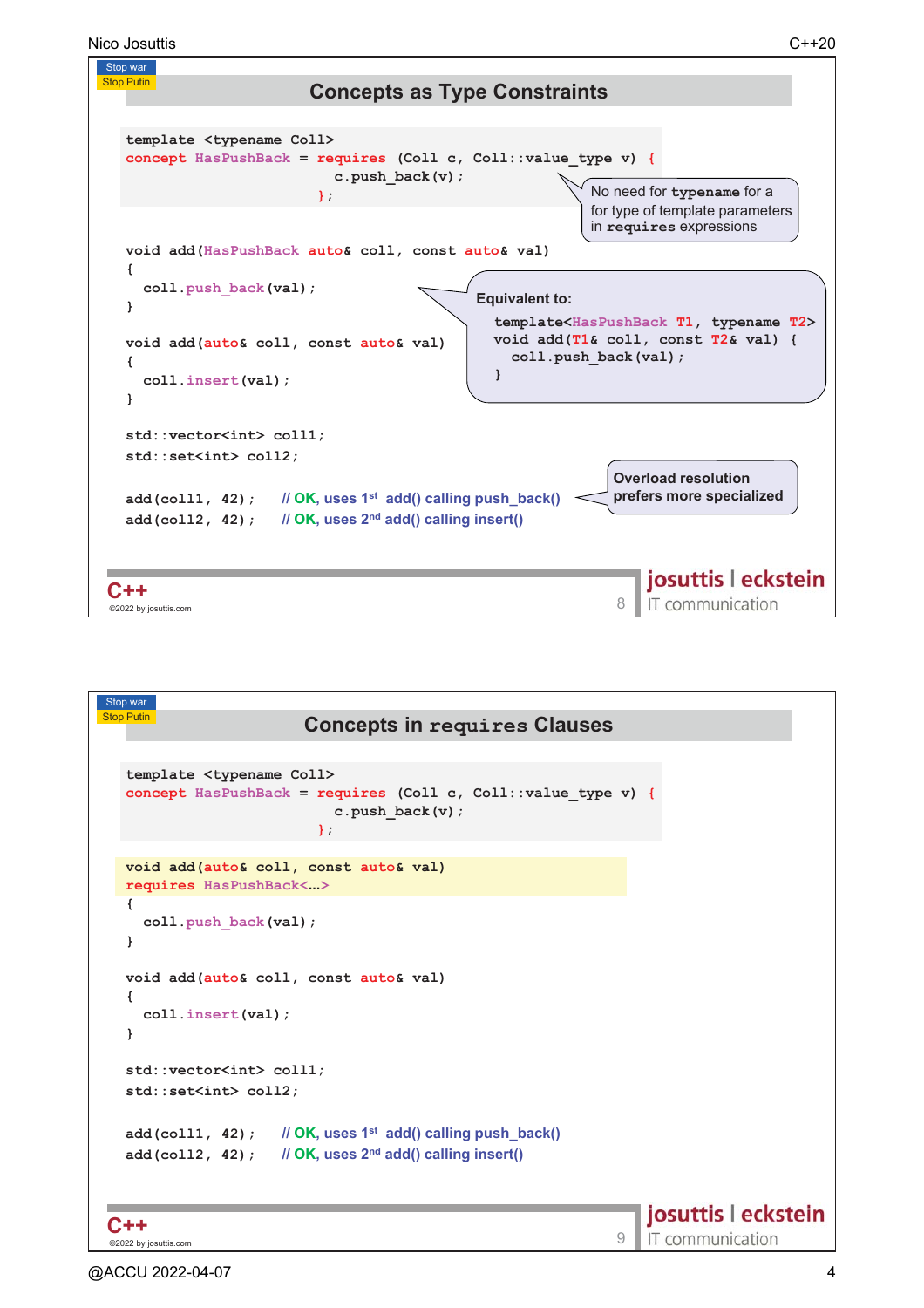```
Nico Josuttis C++20
```


```
Stop war
Stop Putin
                                  \bf{Concepts} in \bf{requestS} \bf{Concepts}template <typename Coll>
   concept HasPushBack = requires (Coll c, Coll::value_type v) {
                                       c.push_back(v);
                                    };
   void add(auto& coll, const auto& val)
   requires HasPushBack<std::remove_cvref_t<decltype(coll)>>
   {
      coll.push_back(val);
   }
   void add(auto& coll, const auto& val)
   {
      coll.insert(val);
   }
   std::vector<int> coll1;
   std::set<int> coll2;
   add(coll1, 42); 
                                 \mathsf{OK}, \mathsf{uses}~\mathsf{1}^{\mathsf{st}}~\mathsf{add}() calling push_back()
    add (coll2, 42);  // OK, uses 2^{\text{nd}} add() calling insert()
                                                                                            josuttis | eckstein
C++C++ 2022 by iosuttis.com 2022 and 2022 by iosuttis.com 2022 by iosuttis.com 2022 by iosuttis.com 2022 by iosuttis.com 2022 and 2022 by iosuttis.com 2022 and 2022 and 2022 and 2022 and 2022 and 2022 and 2022 and 2022 and
                                                                                            IT communication
 ©2022 by josuttis
```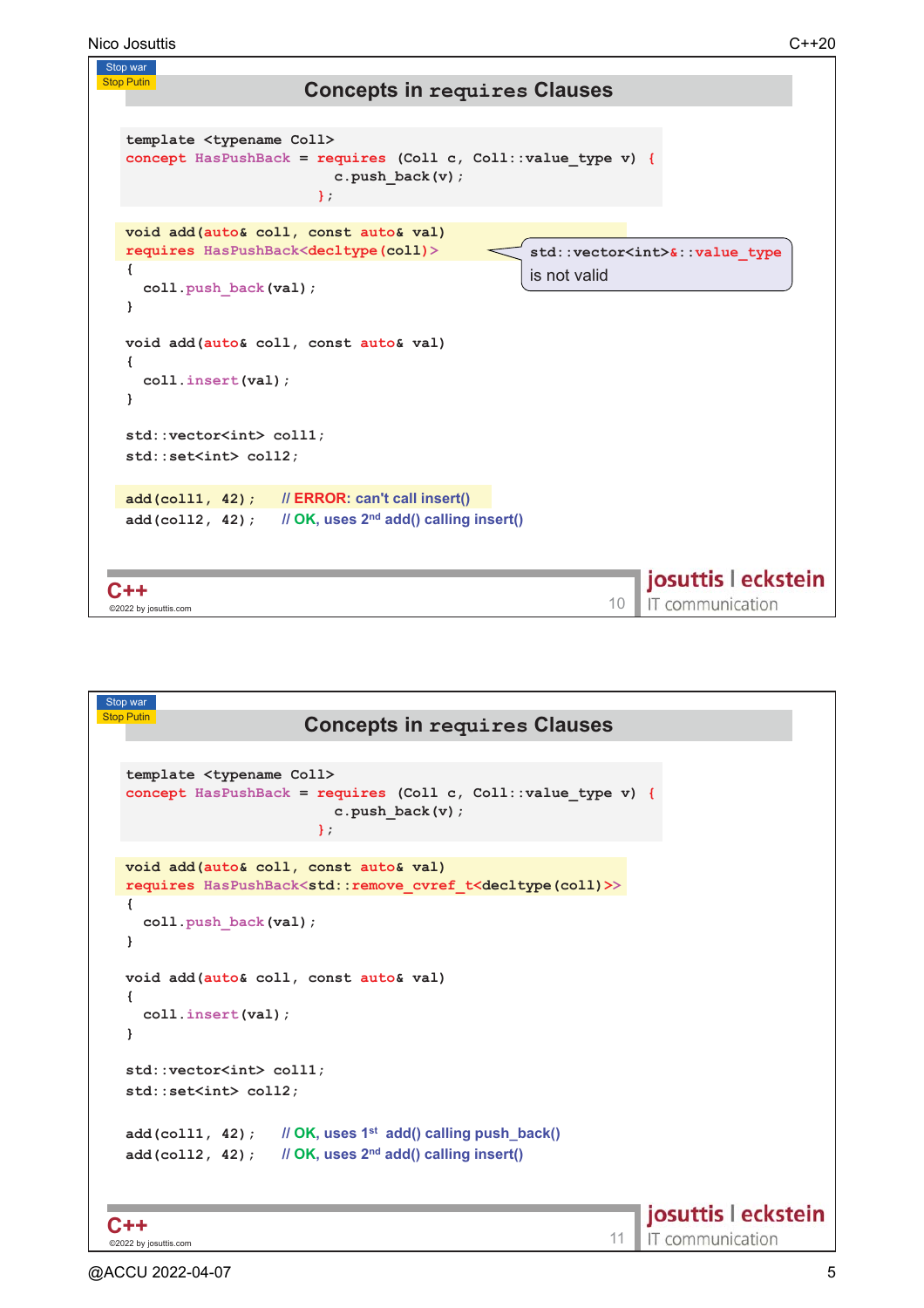```
Nico Josuttis C++20
```


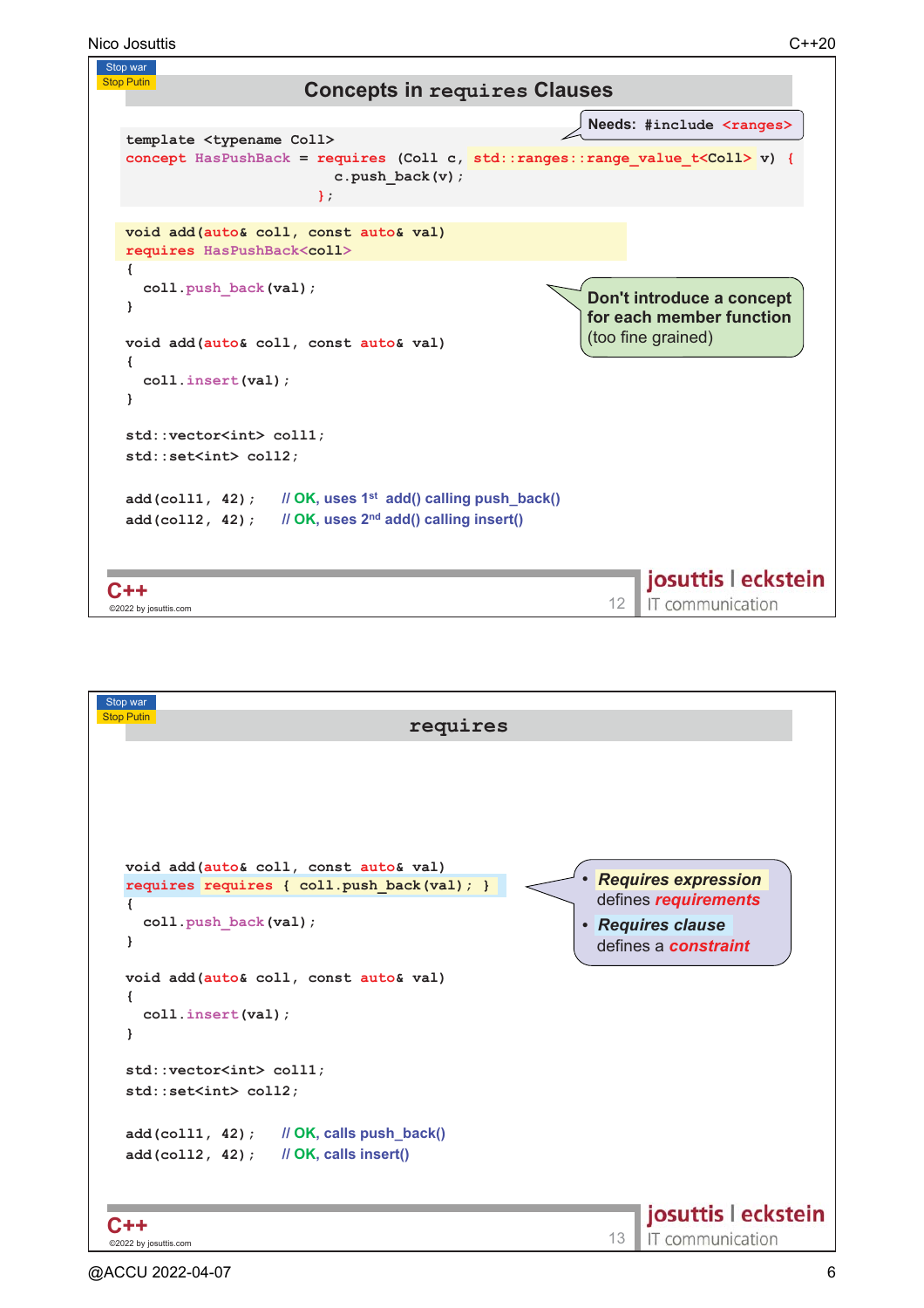```
Nico Josuttis C++20
  Stop war
  Stop Putin
                                      \bf requires and Compile-Time if
      void add(auto& coll, const auto& val) 
      {
         if constexpr (requires {\text{coll. push back}(val); }) {
            coll.push_back(val);
         }
         else {
            coll.insert(val);
         }
      }
      std::vector<int> coll1;
      std::set<int> coll2;
       add(coll1, 42); 
$-1

 %50	634
       add (co112, 42);   // OK, calls insert()
                                                                                                  josuttis | eckstein
   C++C + + \overline{ } \overline{ } \overline{ } \overline{ } \overline{ } \overline{ } \overline{ } \overline{ } \overline{ } \overline{ } \overline{ } \overline{ } \overline{ } \overline{ } \overline{ } \overline{ } \overline{ } \overline{ } \overline{ } \overline{ } \overline{ } \overline{ } \overline{ } \overline{ } \overline{ } \overline{ } \overline{IT communication
    _<br>©2022 by josuttis
```

```
Stop war
Stop Putin
                                        \bf requires and Compile-Time if
    void add(auto& coll, const auto& val) 
    {
       if constexpr (requires { coll.push_back(val); }) { 
          coll.push_back(val);
       }
       else {
          coll.insert(val);
       }
    }
    std::vector<int> coll1;
   std::set<std::string> coll2;
     add(coll1, 42); 
$-1

 %50	634
     add(coll2, 42); 
''$'
                                                                                                            josuttis | eckstein
 C++C + + \overline{ } \overline{ } \overline{ } \overline{ } \overline{ } \overline{ } \overline{ } \overline{ } \overline{ } \overline{ } \overline{ } \overline{ } \overline{ } \overline{ } \overline{ } \overline{ } \overline{ } \overline{ } \overline{ } \overline{ } \overline{ } \overline{ } \overline{ } \overline{ } \overline{ } \overline{ } \overline{IT communication
 ©2022 by josuttis
```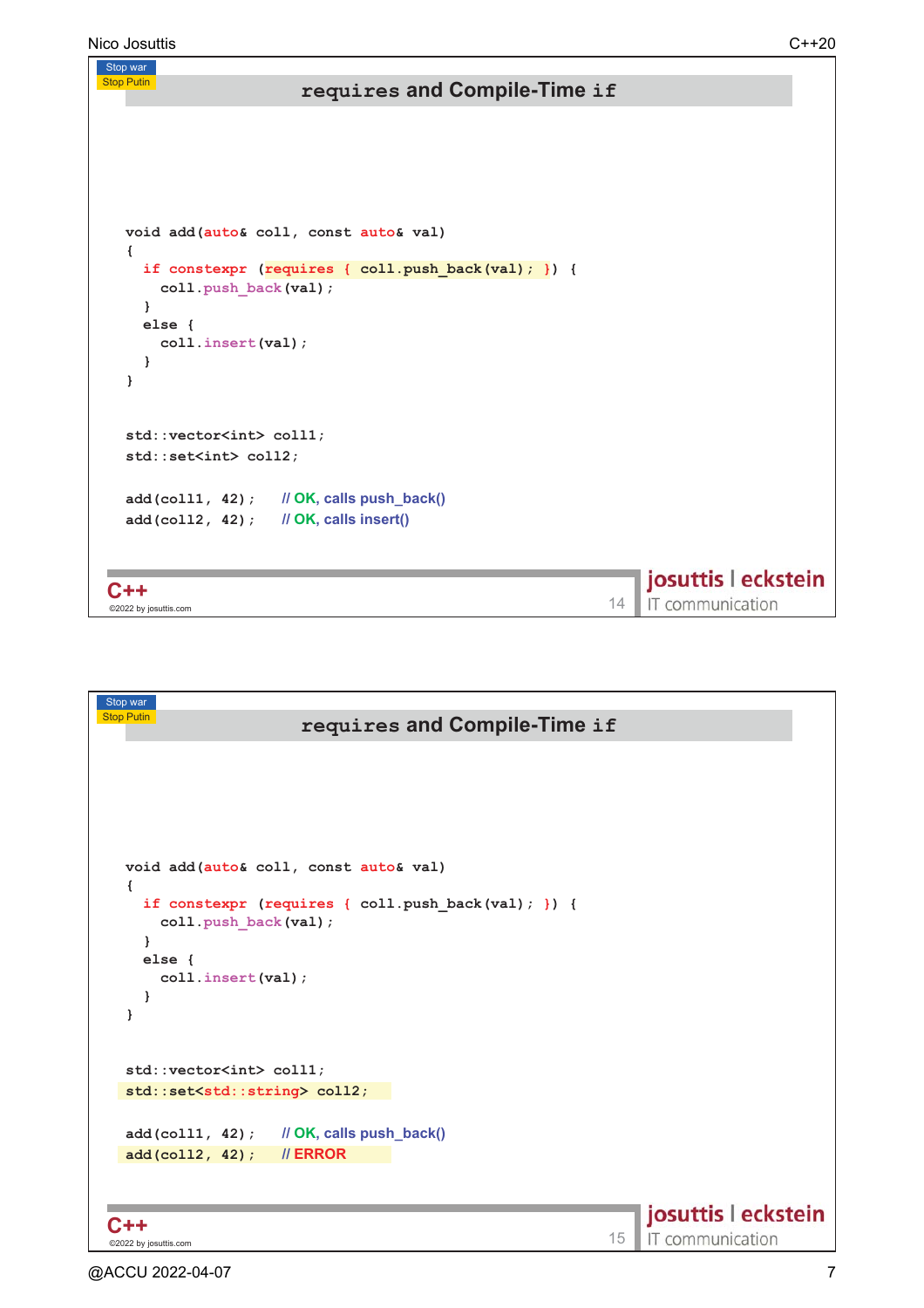

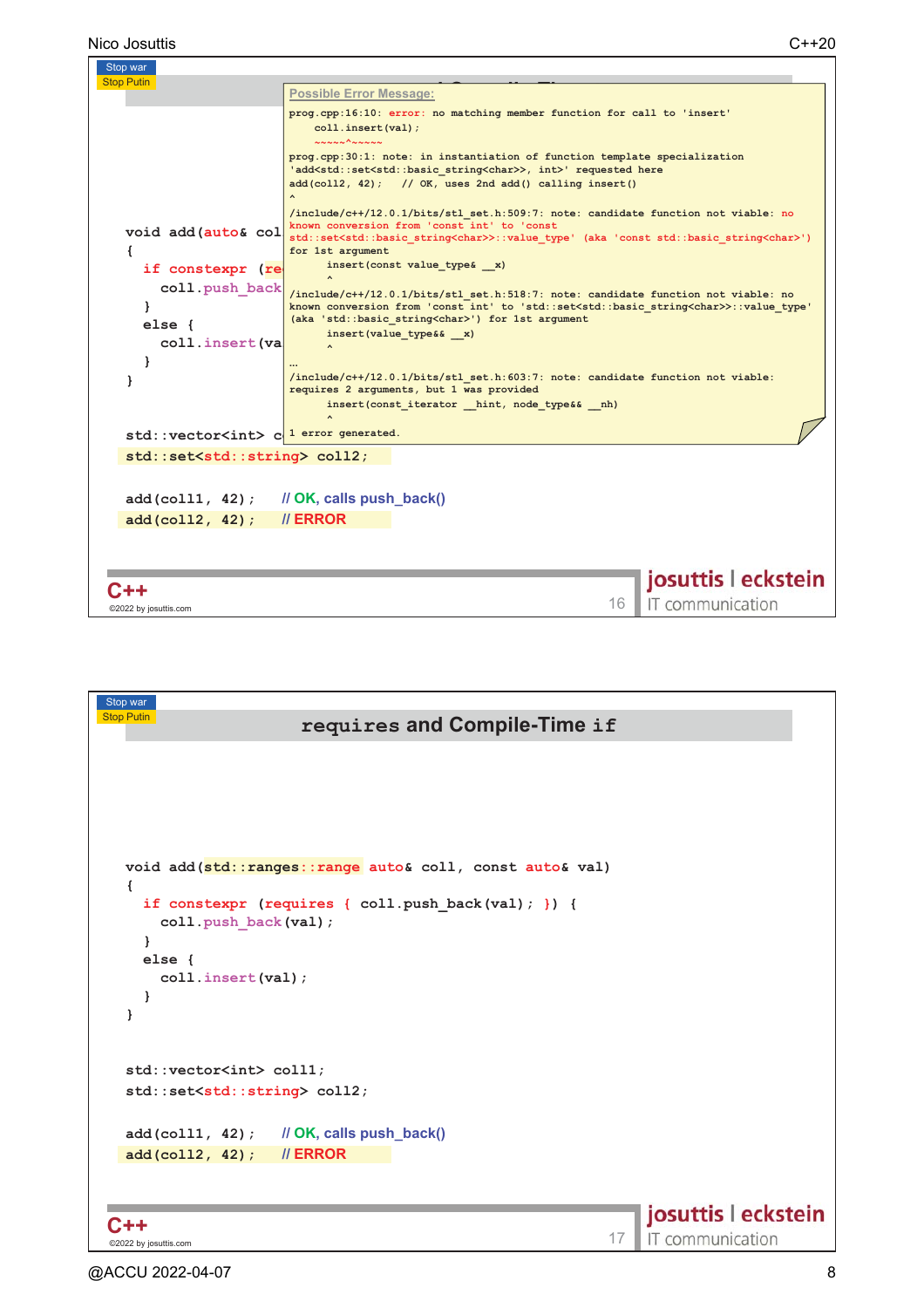Stop Putin

| template <std::ranges::range coll,="" t="" typename=""></std::ranges::range>        |
|-------------------------------------------------------------------------------------|
| void add (Coll& coll, const T& val)                                                 |
| requires std::convertible to <t, std::ranges::range="" t<coll="" value="">&gt;</t,> |
|                                                                                     |
| if constexpr (requires { $coll.push back(val);$ }) {                                |
| coll.push back(val);                                                                |
| ł                                                                                   |
| else<br>coll.insert(val);                                                           |
|                                                                                     |
|                                                                                     |
|                                                                                     |
|                                                                                     |
| std::vector <int> coll1;</int>                                                      |
| std::set <std::string> coll2;</std::string>                                         |
|                                                                                     |
| $add(coll1, 42)$ ; // OK, calls push_back()                                         |
| // ERROR<br>$add(coll2, 42)$ ;                                                      |
|                                                                                     |
|                                                                                     |
| josuttis   eckstein                                                                 |
| C++<br>IT communication<br>18                                                       |
| ©2022 by josuttis.com                                                               |

| Stop war<br><b>Stop Putin</b>                                          |                                                                                                                                     |  |
|------------------------------------------------------------------------|-------------------------------------------------------------------------------------------------------------------------------------|--|
|                                                                        | requires and Compile-Time if                                                                                                        |  |
|                                                                        | <b>Possible Error Message (clang):</b>                                                                                              |  |
|                                                                        | prog.cpp:30:1: error: no matching function for call to 'add'                                                                        |  |
|                                                                        | $add(coll2, 42);$ // OK, uses 2nd $add()$ calling insert()                                                                          |  |
| template <std::rang< th=""><th><math>\sim\sim</math></th></std::rang<> | $\sim\sim$                                                                                                                          |  |
|                                                                        | prog.cpp:9:6: note: candidate template ignored: constraints not satisfied [with Coll<br>void add $ Coll& col  = std::set>, T = int$ |  |
|                                                                        | requires std:: conv void add (Coll& coll, const T& val)                                                                             |  |
|                                                                        | $\sim$                                                                                                                              |  |
|                                                                        | if constexpr (re prog.cpp:10:15: note: because 'std::convertible_to <int,< th=""></int,<>                                           |  |
| coll.push back                                                         | std::ranges::range value t <set<br></set<br> basic string <char>&gt;&gt;&gt;&gt;&gt;&gt;' evaluated to false</char>                 |  |
|                                                                        | requires std:: convertible to <t, range="" ranges::="" std::="" t<coll="" value="">&gt;</t,>                                        |  |
| else f                                                                 | /include/c++/12.0.1/concepts:72:30: note: because 'is convertible v <int,< th=""></int,<>                                           |  |
| coll.insert(va<br>ł                                                    | std: : basic string <char> &gt;' evaluated to false</char>                                                                          |  |
|                                                                        | concept convertible to = is convertible $v$ < From, To>                                                                             |  |
|                                                                        |                                                                                                                                     |  |
|                                                                        | 1 error generated.                                                                                                                  |  |
| std::vector <int> c</int>                                              |                                                                                                                                     |  |
| std::set <std::string> coll2;</std::string>                            |                                                                                                                                     |  |
|                                                                        |                                                                                                                                     |  |
|                                                                        | $add(coll1, 42)$ ; // OK, calls push back()                                                                                         |  |
| add(coll2, 42);                                                        | $\frac{1}{2}$ ERROR                                                                                                                 |  |
|                                                                        |                                                                                                                                     |  |
|                                                                        |                                                                                                                                     |  |
|                                                                        | josuttis   eckstein                                                                                                                 |  |
| @2022 by josuttis.com                                                  | IT communication<br>19                                                                                                              |  |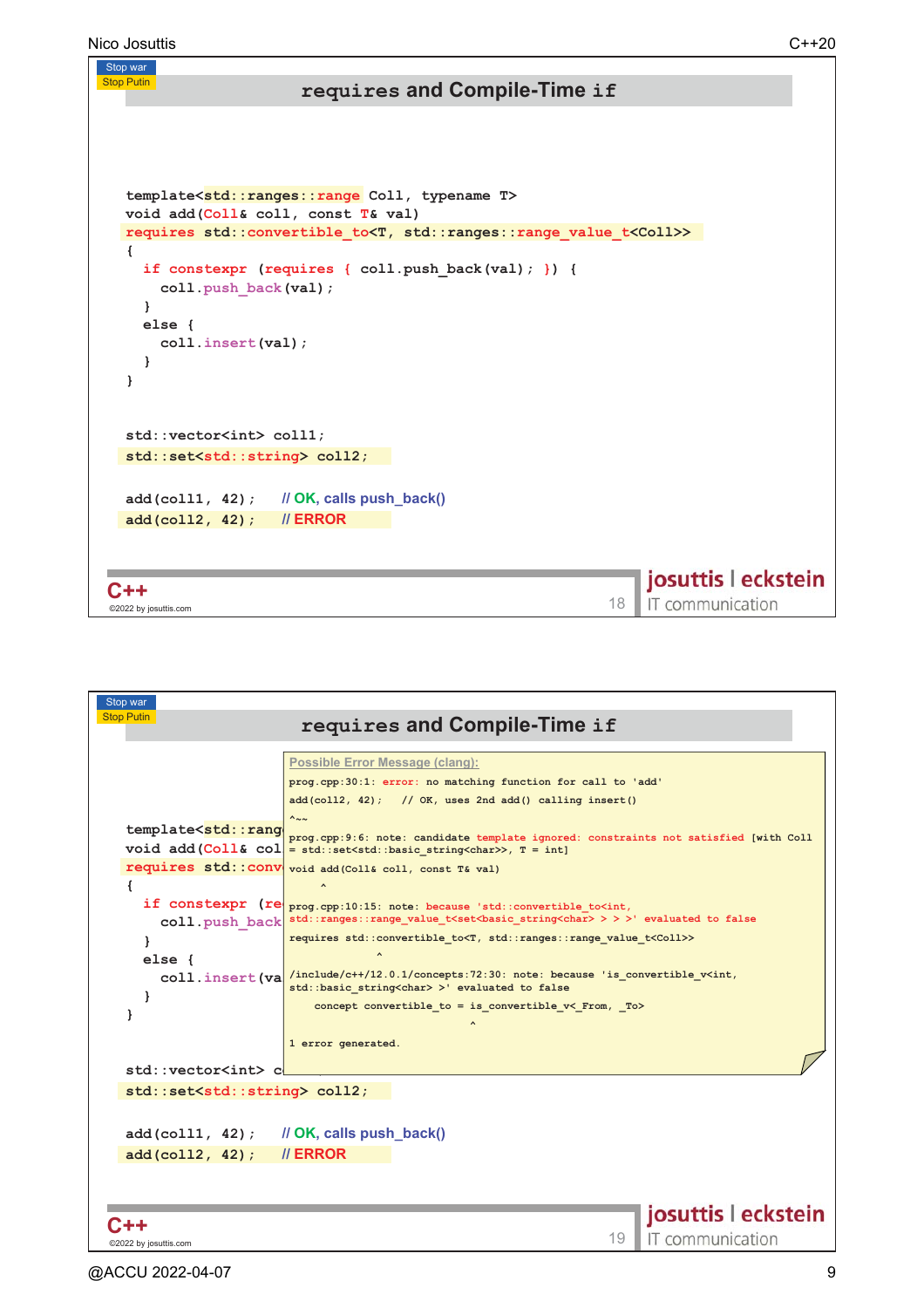```
Nico Josuttis C++20
 Stop war
 Stop Putin
                             Let's Print Elements
   template<std::ranges::range Coll, typename T>
   void add(Coll& coll, const T& val) 
   requires std::convertible_to<T, std::ranges::range_value_t<Coll>>
    {
     if constexpr (requires { coll.push_back(val); } 
       coll.push_back(val);
     }
     else {
       coll.insert(val);
     }
   }
   std::vector<int> coll1;
   std::set<int> coll2;
   add(coll1, 42); 
                      OK, calls push_back()
   add(coll2, 42); 
                      OK, calls insert()
   print(coll1);
                                                          josuttis | eckstein
  C++C++<br>©2022 by iosuttis.com 2.1
                                                          IT communication
  _<br>©2022 by josuttis
```

```
Stop war
Stop Putin
                                   Using Views
  void print(const std::ranges::input_range auto& coll) {
    for (const auto& elem : coll) {
                                                             Output:
      std::cout << elem << ' ';
    }
                                                             0 8 15 47 11 42 
    std::cout << '\n';
                                                             0 8 11 15 42 47 
  }
                                                             0 8 15 
                                                             0 8 11 
                                                             0s 8s 15s 
  std::vector<int> coll1{0, 8, 15, 47, 11, 42};
  std::set<int> coll2{0, 8, 15, 47, 11, 42};
  print(coll1);
  print(coll2);
  print(coll1 | std::views::take(3)); 
                                              print first three elements
  print(coll2 | std::views::take(3)); 
                                              print first three elements
  print(coll1 | std::views::take(3)
               | std::views::transform([](auto v){
                                          return std::to_string(v) + 's';
                                        }));
                                                                 josuttis | eckstein
C++C++<br>©2022 by iosuttis.com 22
                                                                 IT communication
©2022 by josuttis
```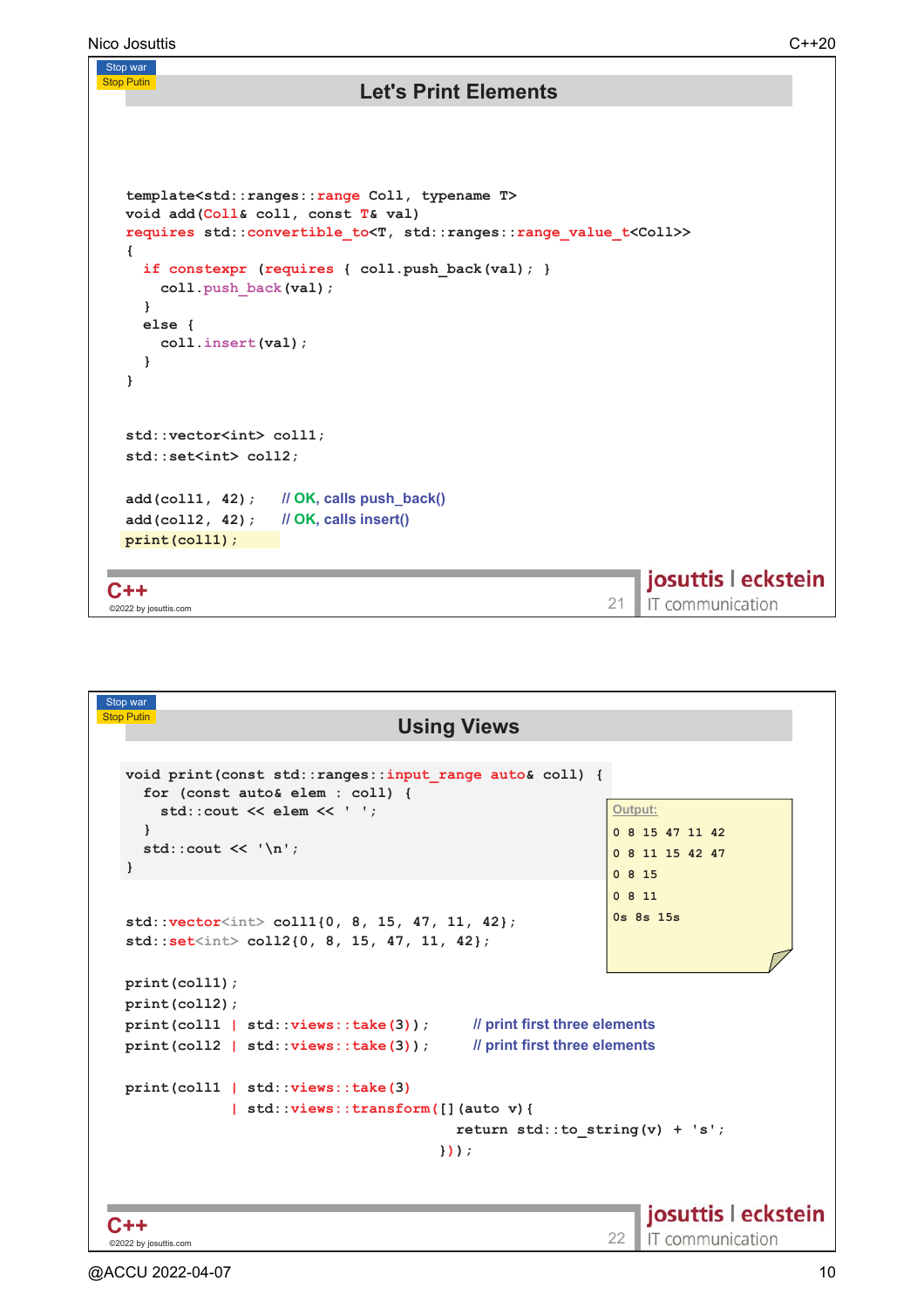Nico Josuttis C++20



```
Stop war
Stop Putin
                                                 Using Sentinels
   void print(const std::ranges::input_range auto& coll) {
                                                                                              begin() pos H
                                                                                                                EndValue<-1>
       for \quad \text{auto } beg = \text{coll1.begin() } + 1;\mathsf{st}_i auto end = \mathsf{EndValue}\text{-1}\text{-1} ;
                                                                                             0 8 15 47 11 -1 13
              for (auto pos = beg; pos != end; ++pos) {
      }
      std:
                 
              }
   }
                                                                         C++20 rewriting converts:
   template<auto Val>
                                                                           pos != end
   struct EndValue {
                                                                        #
      bool operator== (auto pos) const {
                                                                            !(end == pos)
          return *pos == Val; 
Val 
"

      }
   };
   std::vector<int> coll1{0, 8, 15, 47, 11, -1, 13};
   print(coll1);
   std::ranges::subrange rg{coll1.begin() + 1, EndValue<-1>{}};
   print(rg);
                                                                                              josuttis | eckstein
C++C + + \overline{C} and \overline{C} are \overline{C} and \overline{C} and \overline{C} are \overline{C} and \overline{C} and \overline{C} and \overline{C} and \overline{C} and \overline{C} and \overline{C} and \overline{C} and \overline{C} and \overline{C} and \overline{C} and \overline{IT communication
 ©2022 by josuttis
```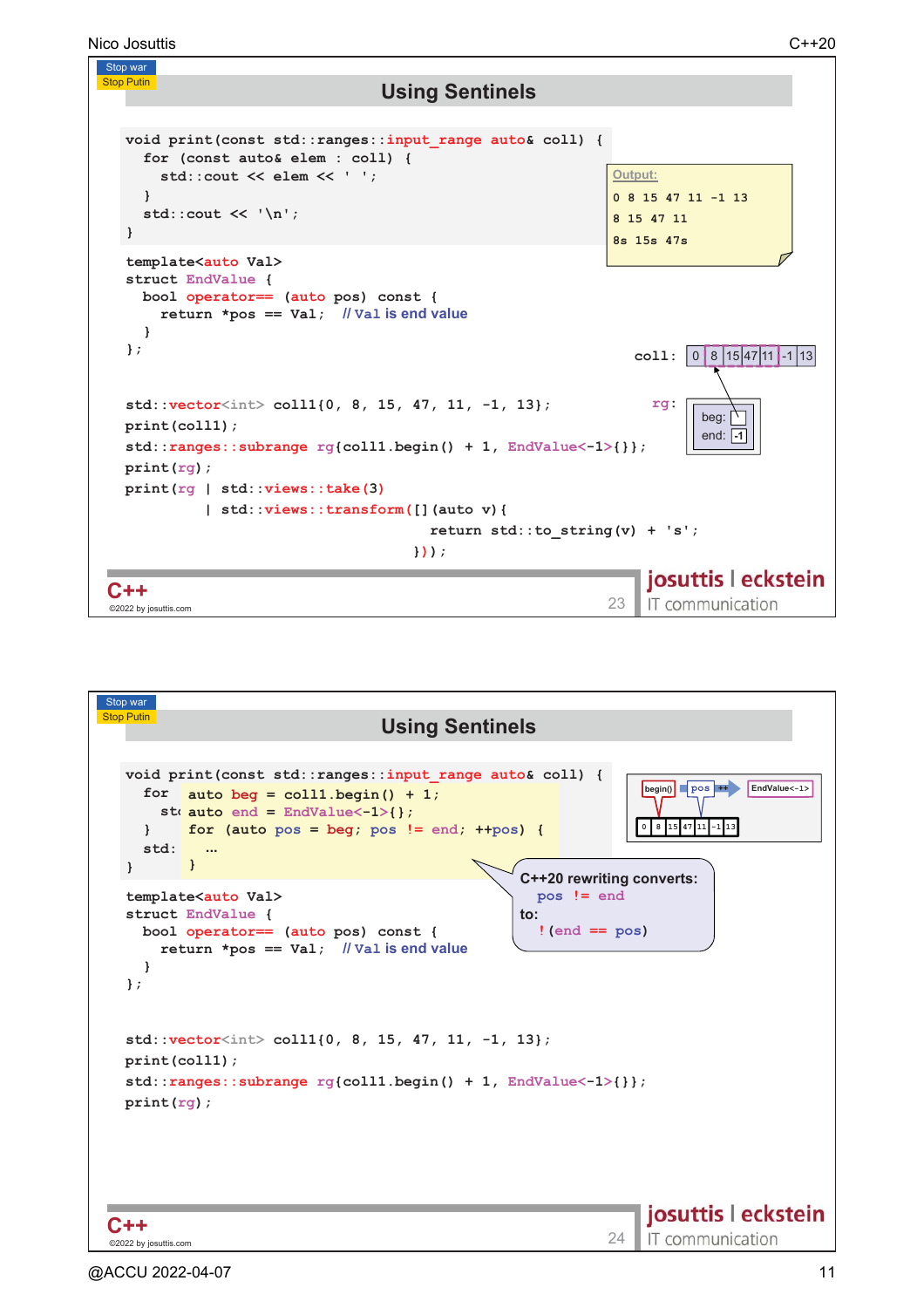```
Nico Josuttis C++20
```


| Stop war                                                                                                                                                                                                                                                                                                     |                                               |
|--------------------------------------------------------------------------------------------------------------------------------------------------------------------------------------------------------------------------------------------------------------------------------------------------------------|-----------------------------------------------|
| Stop Putin<br><b>More Complex Elements</b>                                                                                                                                                                                                                                                                   |                                               |
|                                                                                                                                                                                                                                                                                                              |                                               |
| void print (const std:: ranges:: input range auto& coll) {<br>$\cdots$                                                                                                                                                                                                                                       |                                               |
| template <auto val=""><br/>struct EndValue {<br/>bool operator== (auto pos) const {</auto>                                                                                                                                                                                                                   | Output:                                       |
| return *pos == $Val$ ; // Val is end value                                                                                                                                                                                                                                                                   | $[3/2/1]$ $[1/2/3]$                           |
| ł<br>$\}$ ;                                                                                                                                                                                                                                                                                                  | $[1/2/3]$ $[3/2/1]$                           |
| struct Coord {<br>double $x = 0$ , $y = 0$ , $z = 0$ ;<br>auto operator <= > (const Coord&) const = default; // enables all 6 comparison operators<br>friend std::ostream& operator<< (std::ostream& strm, const Coord& c) {<br>return strm << '[' << c.x << '/' << c.y << '/' << c.z << ']';<br>ł<br>$\}$ ; |                                               |
| $std::vector points{Coord}{3,2,1}, Cord{1,2,3}, Cord{0,0,0}, Cord{4,5,6}};$<br>$std::range::subrange\ rq[points.begin]), EndValue<$ Coord $\{\}\}[$ ;<br>$print(rg)$ ;                                                                                                                                       |                                               |
| <b>II ERROR</b><br>$std::sort(rq)$ ;<br>std::ranges::sort(rg); // OK                                                                                                                                                                                                                                         |                                               |
| $print(rg)$ ;                                                                                                                                                                                                                                                                                                |                                               |
| ©2022 by josuttis.com                                                                                                                                                                                                                                                                                        | josuttis   eckstein<br>IT communication<br>26 |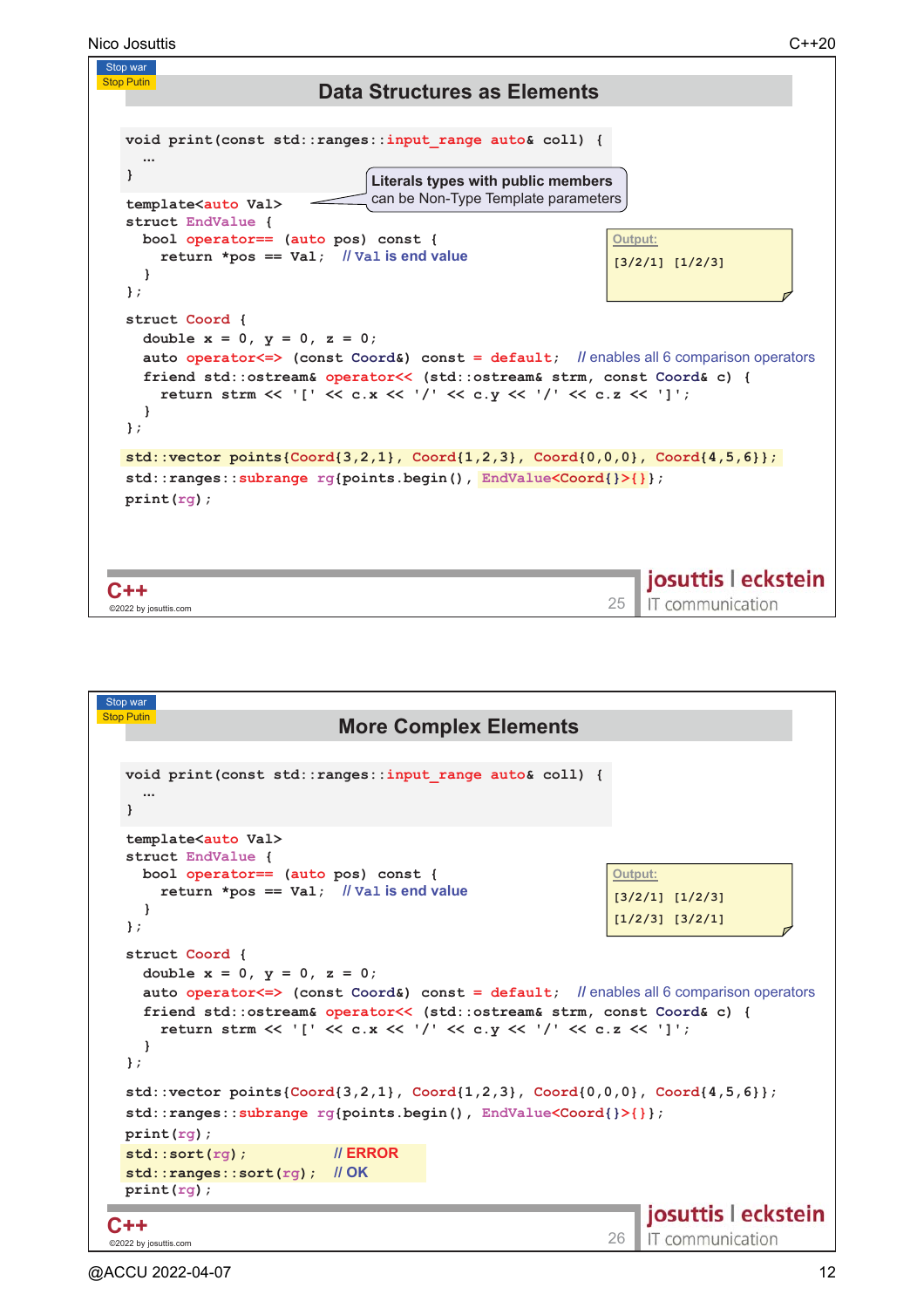```
Nico Josuttis C++20
```


| Stop war                                                                                  |                                                                                                                                                                                        |
|-------------------------------------------------------------------------------------------|----------------------------------------------------------------------------------------------------------------------------------------------------------------------------------------|
| <b>Stop Putin</b>                                                                         | const Propagation                                                                                                                                                                      |
|                                                                                           |                                                                                                                                                                                        |
| void print (const std:: ranges:: input range auto& coll) {<br>if $(*coll.begin() = {}) ;$ | <i>Il</i> OOPS: valid for views => modifies                                                                                                                                            |
| if $(*coll.cbegin() = {}) ;$<br>if $(*std::cbegin(coll) = {}\) ;$<br>ł                    | <b><i>Il</i> OOPS:</b> no member cbegin() for views<br><i>II</i> OOPS: valid for views => modifies<br>if $(*std::ranges::cbegin(coll) = {}\) ; \n// OOPS: valid for views => modifies$ |
| $std::vector col11{0, 8, 15, 47, 11, 42};$                                                |                                                                                                                                                                                        |
| print(coll1);                                                                             | // elems are const<br>print(coll2   std::views::take(3)); // elems are not const                                                                                                       |
|                                                                                           | • Const propagation is broken by views<br>- "Works as designed" (reference semantics)<br>• cbegin () is not available or broken for views                                              |
| ©2022 by josuttis.com                                                                     | josuttis   eckstein<br>IT communication<br>28                                                                                                                                          |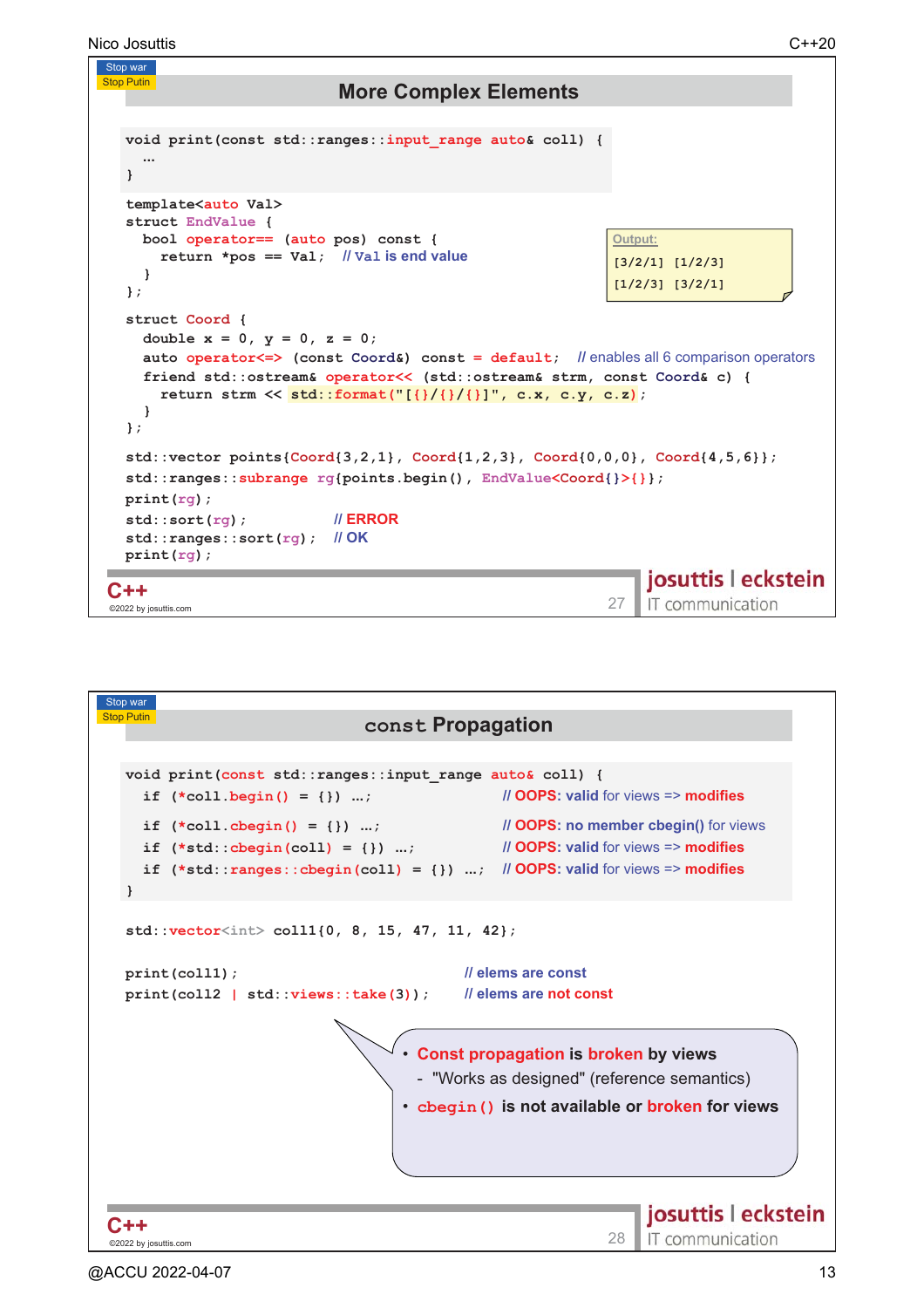

| Stop war                                                                                                                     |                                                                |
|------------------------------------------------------------------------------------------------------------------------------|----------------------------------------------------------------|
| <b>Stop Putin</b>                                                                                                            | <b>Let's Print Elements</b>                                    |
| void print (const std:: ranges:: input range auto& coll) {<br>for (const auto& elem : coll) {<br>std:: cout << elem << $'$ ; | Output:                                                        |
| ₹.<br>std::cout $\lt\lt'$ '\n';<br>ł                                                                                         | 0 8 15 47 11 42<br>0 8 11 15 42 47<br>0815                     |
| std::vector <int> coll1{0, 8, 15, 47, 11, 42};<br/><math>std::set<int> col12{0, 8, 15, 47, 11, 42};</int></math></int>       | 0811<br>47 11 42<br>error                                      |
| print(coll1);<br>print(coll2);<br>print(coll1   std::views::take(3));<br>print(coll2   std::views::take(3));                 | // print first three elements<br>// print first three elements |
| print(coll1   std::views::drop(3));<br>print(coll2   std::views::drop(3));                                                   | // print all but first three elements<br>// ERROR              |
|                                                                                                                              | josuttis   eckstein                                            |
| @2022 by josuttis.com                                                                                                        | IT communication<br>$30$ $\blacksquare$                        |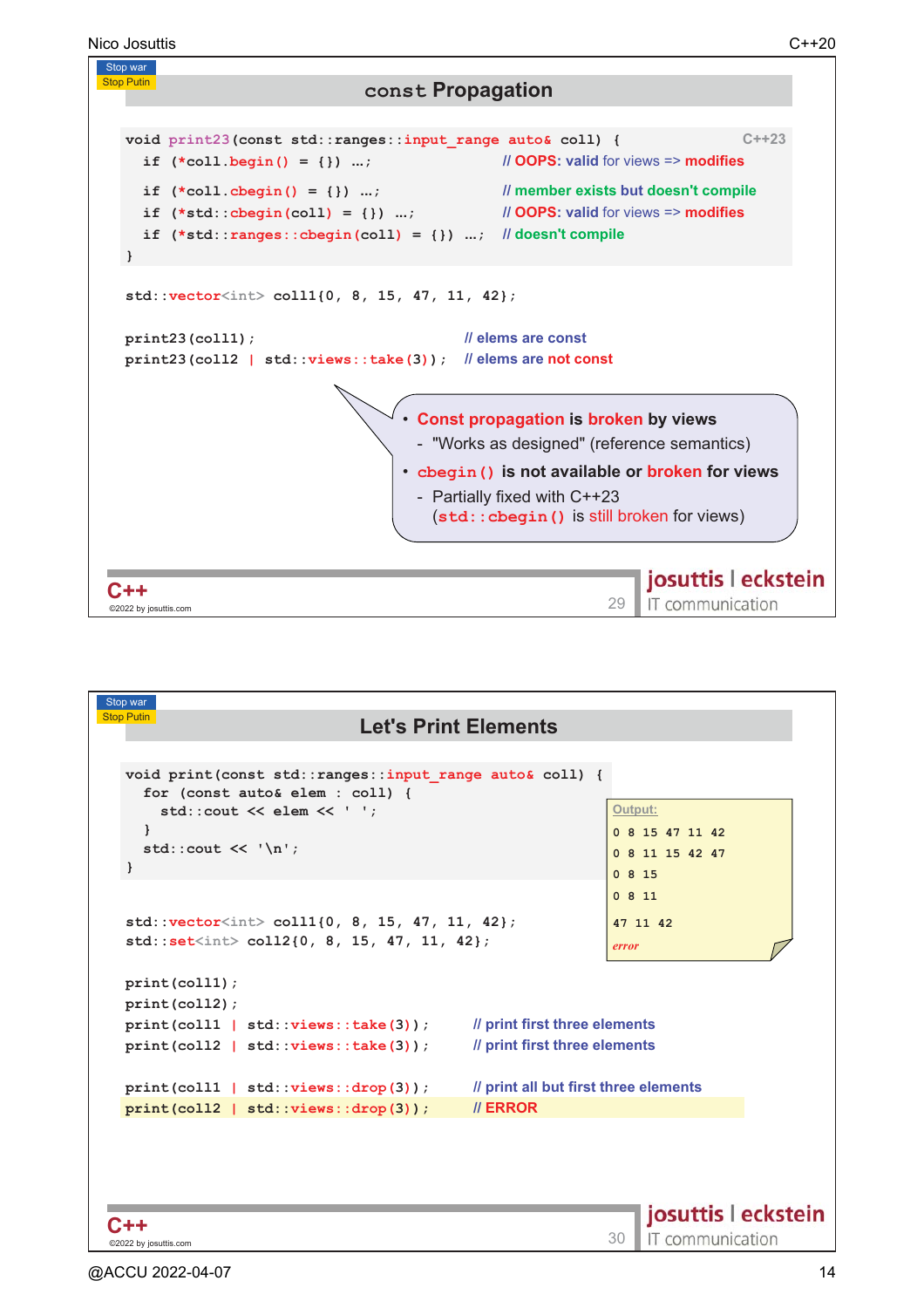

```
_<br>©2022 by josuttis
C + + \overline{ } 31 \overline{ } 3222 by iosuttis.com
C++
```

| Stop war                                                                              |                                           |
|---------------------------------------------------------------------------------------|-------------------------------------------|
| Stop Putin<br><b>Let's Print Elements</b>                                             |                                           |
|                                                                                       |                                           |
| void print(std::ranges::input range auto&& coll) {<br>for (const auto& elem : coll) { |                                           |
| $std::count \ll elem \ll '':$                                                         | Output:                                   |
| ł                                                                                     | 0 8 15 47 11 42                           |
| std::cout $\lt\lt' \ \ln'$ ;                                                          | 0 8 11 15 42 47                           |
| ł                                                                                     | 0815                                      |
|                                                                                       | 0811                                      |
| $std::vector10, 8, 15, 47, 11, 42};$                                                  | 47 11 42                                  |
| $std::set col12{0, 8, 15, 47, 11, 42};$                                               | 15 42 47                                  |
| print(coll1);                                                                         |                                           |
| print(coll2);                                                                         |                                           |
| // print first three elements<br>print(coll1   std::views::take(3));                  |                                           |
| // print first three elements<br>print(coll2   std::views::take(3));                  |                                           |
|                                                                                       |                                           |
| // print all but first three elements<br>print(coll1   std::views::drop(3));          |                                           |
| print(coll2   std::views::drop(3));                                                   | // OK: print all but first three elements |
|                                                                                       |                                           |
|                                                                                       |                                           |
|                                                                                       |                                           |
|                                                                                       | josuttis   eckstein                       |
| C++                                                                                   | IT communication<br>32                    |
| ©2022 by josuttis.com                                                                 |                                           |

IT communication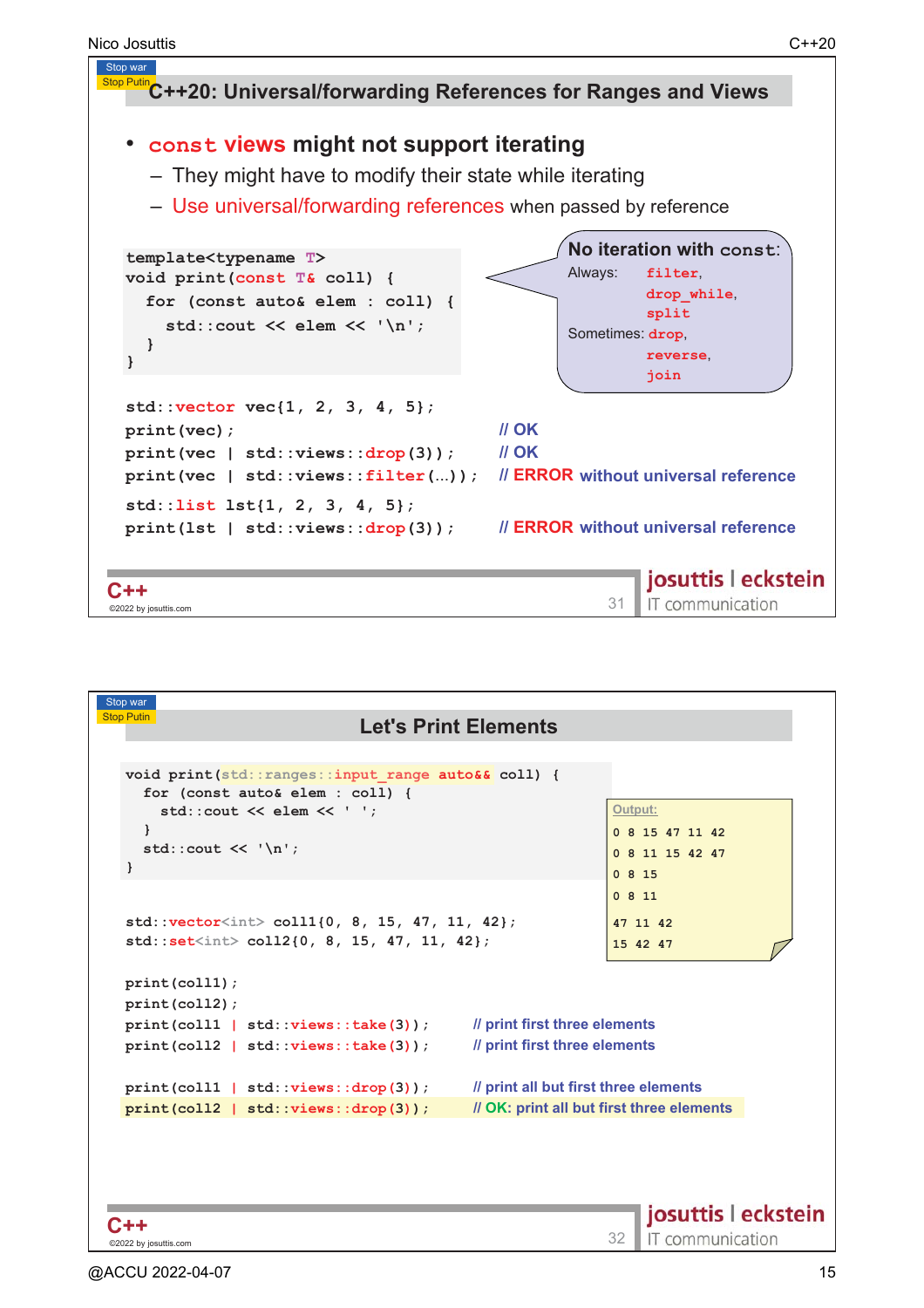Nico Josuttis C++20

#### Stop war **Stop Putin Let's Print Elements void print(std::ranges::input\_range auto coll) { for (const auto& elem : coll) { std::cout << elem << ' '; <u>Output:</u> } 0 8 15 47 11 42**  std::cout << '\n'; **0 8 11 15 42 47 } 0 8 15 47 11 42 0 8 11 15 42 47 std::vector<int> coll1{0, 8, 15, 47, 11, 42}; 47 11 42 std::set<int> coll2{0, 8, 15, 47, 11, 42}; 15 42 47 print(coll1); expensive (by value) print(coll2); expensive (by value) print(std::views::all(coll1)); cheap (by reference) print(coll2 | std::views::all); cheap (by reference) print(coll1 | std::views::drop(3)); <u>print all but first three elements</u> print(coll2 | std::views::drop(3)); OK: print all but first three elements** josuttis | eckstein  $C++$ C++ <sup>23</sup><br>©2022 by iosuttis.com 33 IT communication ©2022 by josuttis

| Stop war<br><b>Stop Putin</b>                                                                                                                   |                                                                                          |
|-------------------------------------------------------------------------------------------------------------------------------------------------|------------------------------------------------------------------------------------------|
|                                                                                                                                                 | <b>Let's Print Elements</b>                                                              |
| void print(std::ranges::view auto coll) {<br>for (const auto& elem : coll) {<br>$std::count \ll elem \ll '':$<br>std::cout $\lt\lt'$ '\n';<br>ł | Output:<br>0 8 15 47 11 42                                                               |
| $std::vector col11{0, 8, 15, 47, 11, 42};$<br>$std::setot> coll2{0, 8, 15, 47, 11, 42};$                                                        | 0 8 11 15 42 47<br>47 11 42<br>15 42 47                                                  |
| print(coll1);<br>print(coll2);<br>$print(std::views::all(coll1))$ ;<br>$print(coll2   std::views::all())$ ;                                     | <b>II ERROR</b><br><b>II ERROR</b><br>// cheap (by reference)<br>// cheap (by reference) |
| print(coll1   std::views::drop(3));<br>print(coll2   std::views::drop(3));                                                                      | // print all but first three elements<br>// OK: print all but first three elements       |
| ©2022 by josuttis.com                                                                                                                           | josuttis   eckstein<br>IT communication<br>34                                            |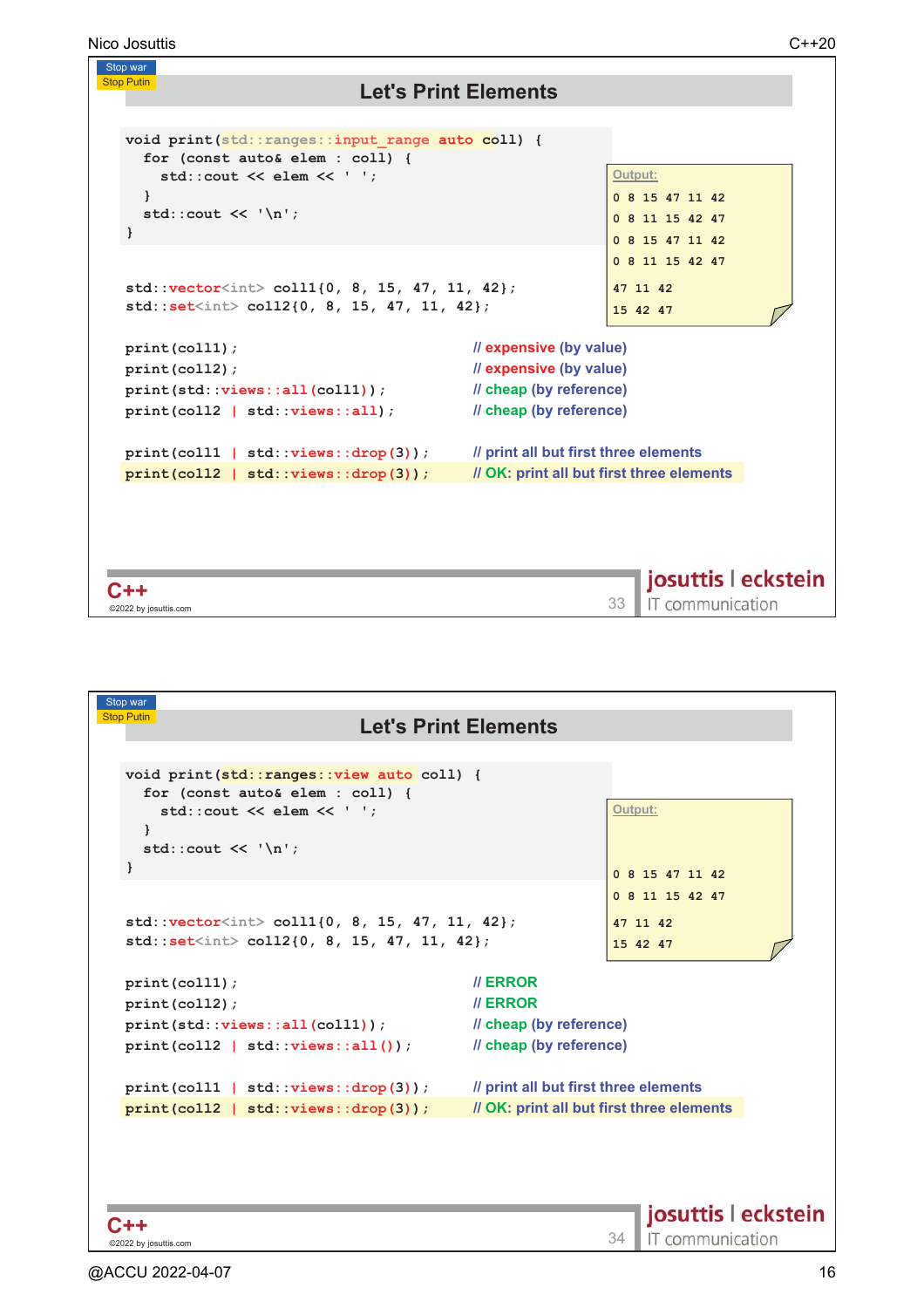

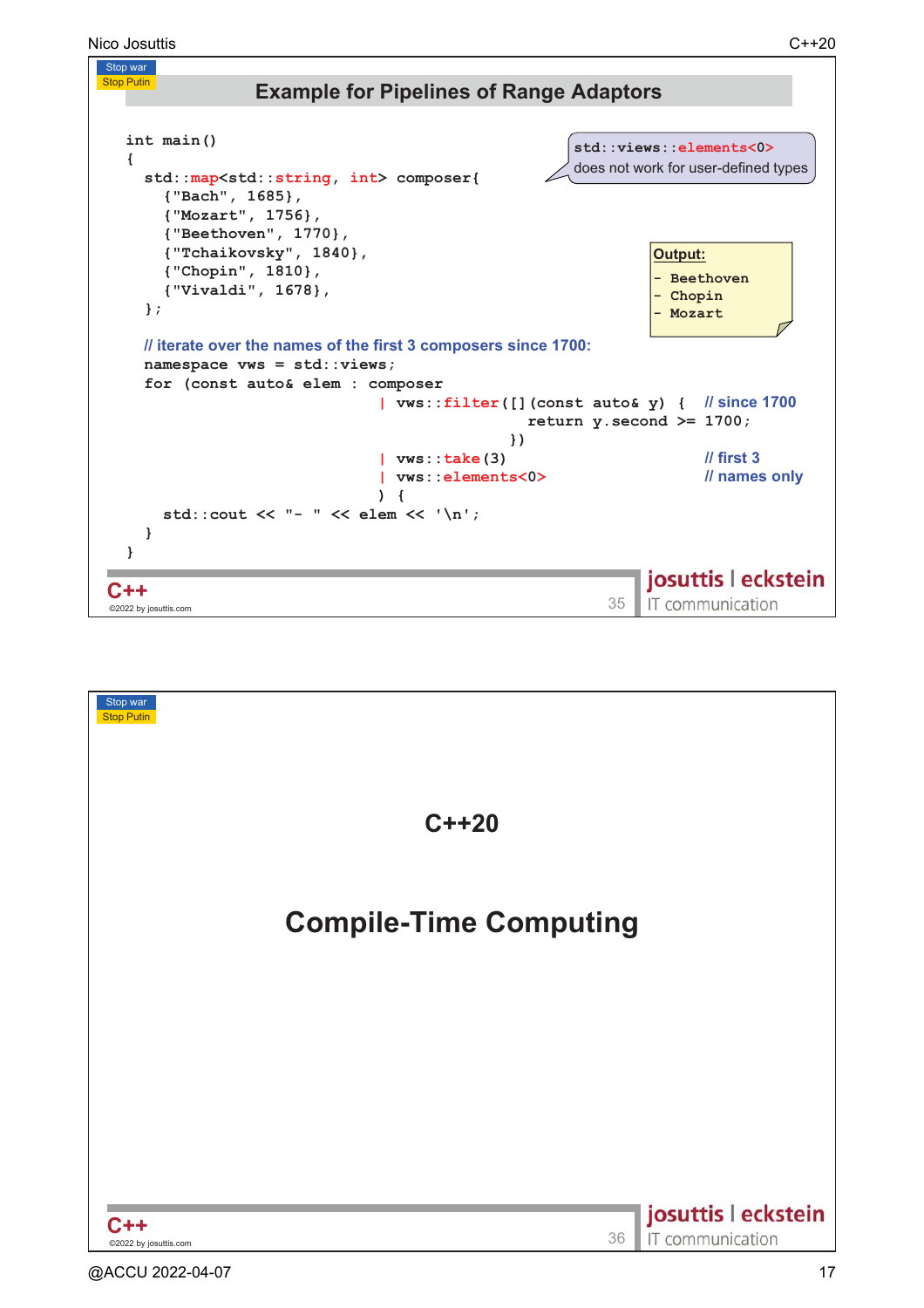

| Stop war<br><b>Stop Putin</b>                                                                                                                                                                                                                                  |                                                                   |
|----------------------------------------------------------------------------------------------------------------------------------------------------------------------------------------------------------------------------------------------------------------|-------------------------------------------------------------------|
| <b>Merge a List of Sizes</b>                                                                                                                                                                                                                                   |                                                                   |
| template <typename args="" c,="" typename=""><br/>auto mergeSizes (const C&amp; rg, Args&amp;&amp; vals)<br/>Ł<br/><i>II</i> initialize vector with passed sizes:<br/>std::vector<typename c::value="" type=""> v{rg.begin(), rg.end()};</typename></typename> | Error for raw array:<br>• No begin () / end ()<br>. No value type |
| (, v. push back (std:: forward <args>(vals))); // merge passed sizes</args>                                                                                                                                                                                    |                                                                   |
| std::ranges::sort(v);                                                                                                                                                                                                                                          | <i>Il</i> sort sizes                                              |
| return v;<br>ł                                                                                                                                                                                                                                                 | <i>Il</i> return all sizes                                        |
| std::array a{sizeof(int), sizeof(std::string), sizeof(std::set <int>)};<br/>// initialize sorted collection of all sizes:<br/>auto allSizes = <math>mergeSizes(a, sizeof(long), sizeof(Coord));</math></int>                                                   |                                                                   |
| $for (const auto & i : all sizes)$ {<br>std::cout $\lt\lt i \lt\lt'$ '';                                                                                                                                                                                       | <b>Possible Output:</b><br>$4$ 32 24 + 8 24<br>4 8 24 24 32       |
| int raw[] $\{0, 8, 15, 132, 4, 77, 3\};$                                                                                                                                                                                                                       |                                                                   |
| auto allSizes $2$ = mergeSizes (raw, 42, 4);                                                                                                                                                                                                                   | <b>II ERROR</b>                                                   |
|                                                                                                                                                                                                                                                                |                                                                   |
|                                                                                                                                                                                                                                                                |                                                                   |
|                                                                                                                                                                                                                                                                | josuttis   eckstein<br>IT communication                           |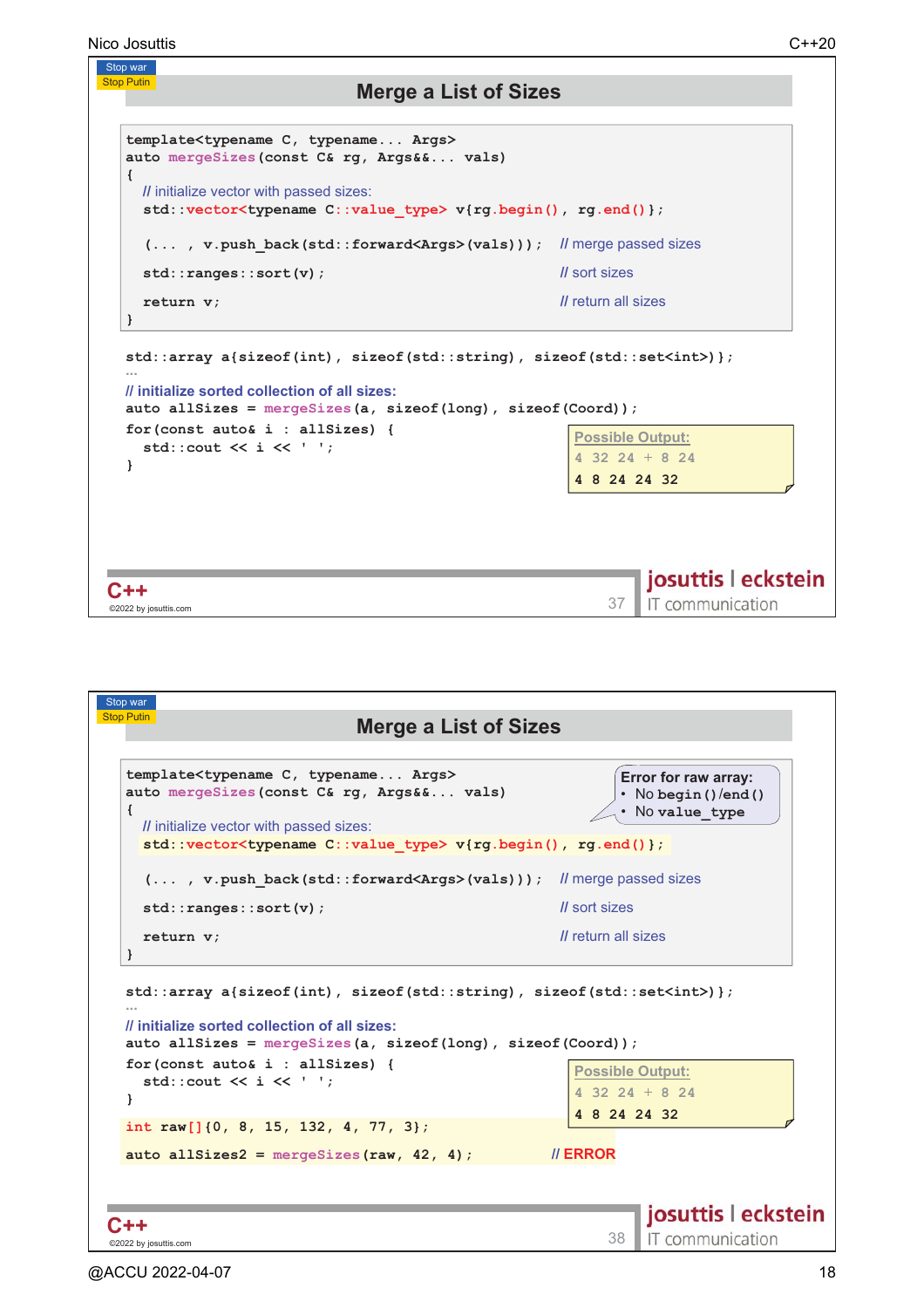

| <b>Stop Putin</b><br><b>Merge a List of Sizes</b>                                                                                                                                             |                                                   |
|-----------------------------------------------------------------------------------------------------------------------------------------------------------------------------------------------|---------------------------------------------------|
| template <std::ranges::input args="" range="" std::integral="" t,=""><br/>auto mergeSizes (const C&amp; rg, Args&amp;&amp; vals)<br/>€</std::ranges::input>                                   |                                                   |
| <i>II</i> initialize vector with passed sizes:                                                                                                                                                |                                                   |
| std::vector <std::ranges::range value_t<c="">&gt;v{std::ranges::begin(rg),</std::ranges::range>                                                                                               |                                                   |
| (, v.push back(std::forward <args>(vals))); // merge passed sizes</args>                                                                                                                      | $std::ranges::end(rg)$ ;                          |
| std::ranges::sort(v);                                                                                                                                                                         | <i>Il</i> sort sizes                              |
| return v;                                                                                                                                                                                     | <i>Il</i> return all sizes                        |
| ł<br>$std::array a {size of (int), size of (std::string), size of (std::set(int)) }$                                                                                                          |                                                   |
|                                                                                                                                                                                               |                                                   |
| // initialize sorted collection of all sizes:<br>auto allSizes = $mergeSizes(a, sizeof(long), sizeof(Coord));$<br>for (const auto& $i :$ allSizes) {<br>std::cout $\lt\lt i \lt\lt'$ '';<br>Y | <b>Possible Output:</b><br>$4$ 32 24 + 8 24       |
|                                                                                                                                                                                               | 4 8 24 24 32                                      |
|                                                                                                                                                                                               | josuttis   eckstein<br>IT communication<br>$40-1$ |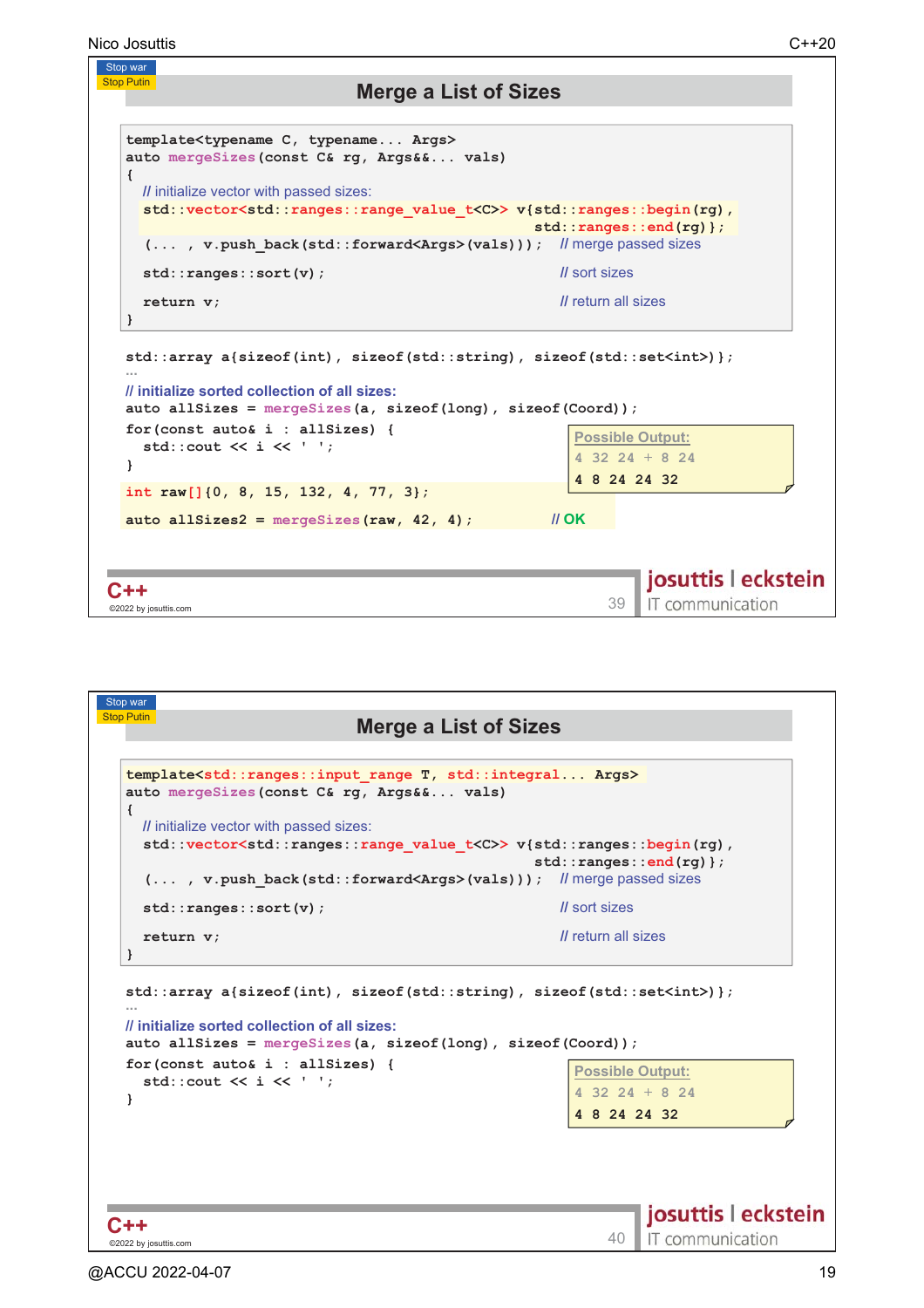

| Stop war                                                                                                                                                                                                                                                                       |                                                |
|--------------------------------------------------------------------------------------------------------------------------------------------------------------------------------------------------------------------------------------------------------------------------------|------------------------------------------------|
| <b>Stop Putin</b><br><b>Merge a List of Sizes at Compile-Time</b>                                                                                                                                                                                                              |                                                |
|                                                                                                                                                                                                                                                                                |                                                |
| template <std::ranges::input args="" range="" std::integral="" t,=""><br/>consteval auto mergeSizes (const C&amp; rg, Args&amp;&amp; vals)</std::ranges::input>                                                                                                                |                                                |
| <i>II</i> initialize vector with passed sizes:                                                                                                                                                                                                                                 |                                                |
| std::vector <std::ranges::range value_t<c="">&gt;v{std::ranges::begin(rg),</std::ranges::range>                                                                                                                                                                                | $std::ranges::end(rg)$ ;                       |
| (, v.push back(std::forward <args>(vals))); // merge passed sizes</args>                                                                                                                                                                                                       |                                                |
| std::ranges::sort(v);                                                                                                                                                                                                                                                          | <i>Il</i> sort sizes                           |
| return v;                                                                                                                                                                                                                                                                      | <i>Il</i> return all sizes                     |
| constexpr std::array a{sizeof(int), sizeof(std::string), sizeof(std::set <int>)};<br/>// initialize sorted collection of all sizes:<br/>auto all Sizes = <math>mergeSizes(a, sizeof(long), sizeof(Cord));</math><br/><math>for (const auto &amp; i : all sizes)</math> {</int> | // ERROR                                       |
| std::cout $\lt\lt i \lt\lt'$ '';                                                                                                                                                                                                                                               |                                                |
|                                                                                                                                                                                                                                                                                | Cannot use a compile-time vector<br>at runtime |
|                                                                                                                                                                                                                                                                                |                                                |
| ©2022 by josuttis.com                                                                                                                                                                                                                                                          | josuttis   eckstein<br>IT communication        |
|                                                                                                                                                                                                                                                                                |                                                |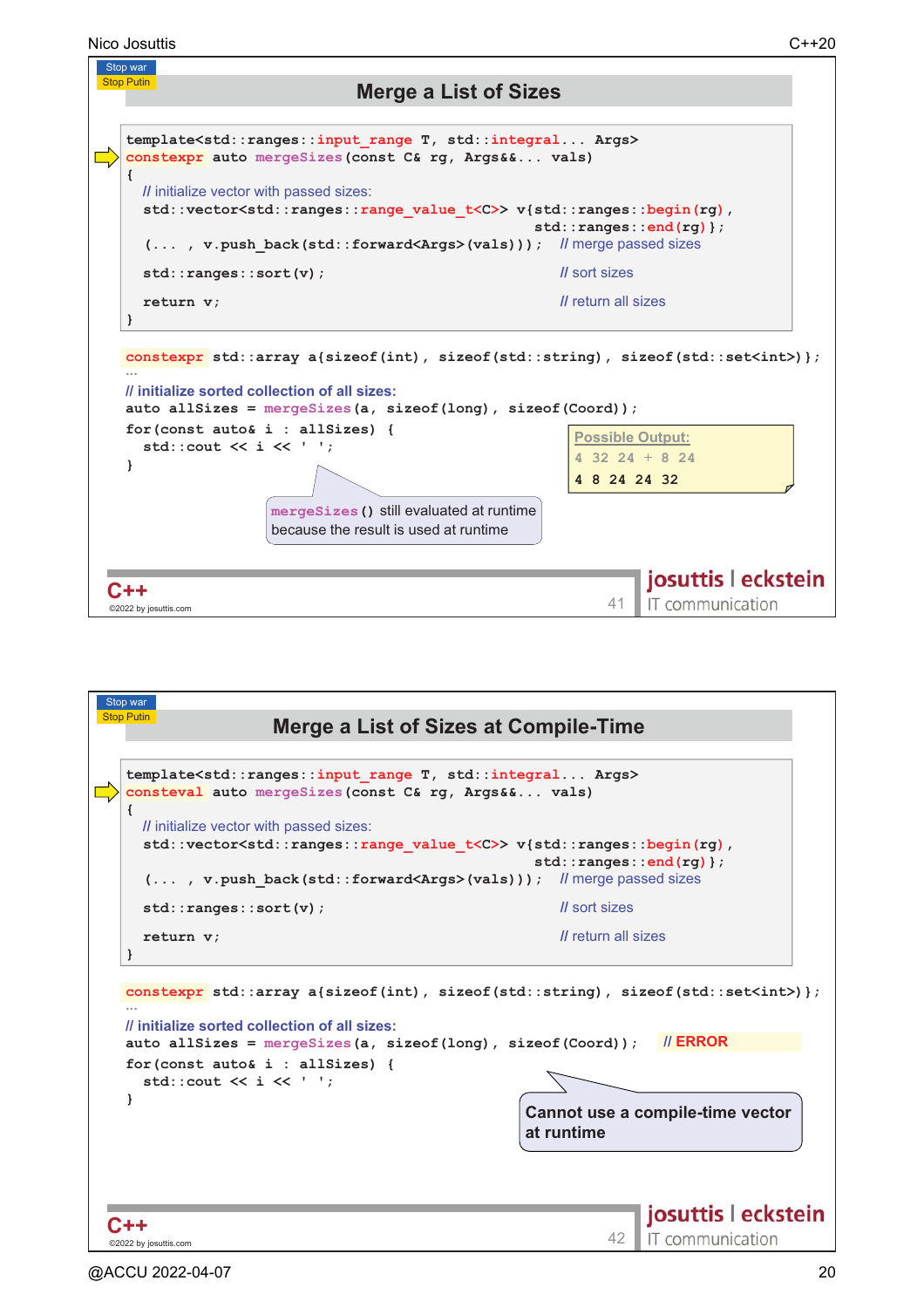

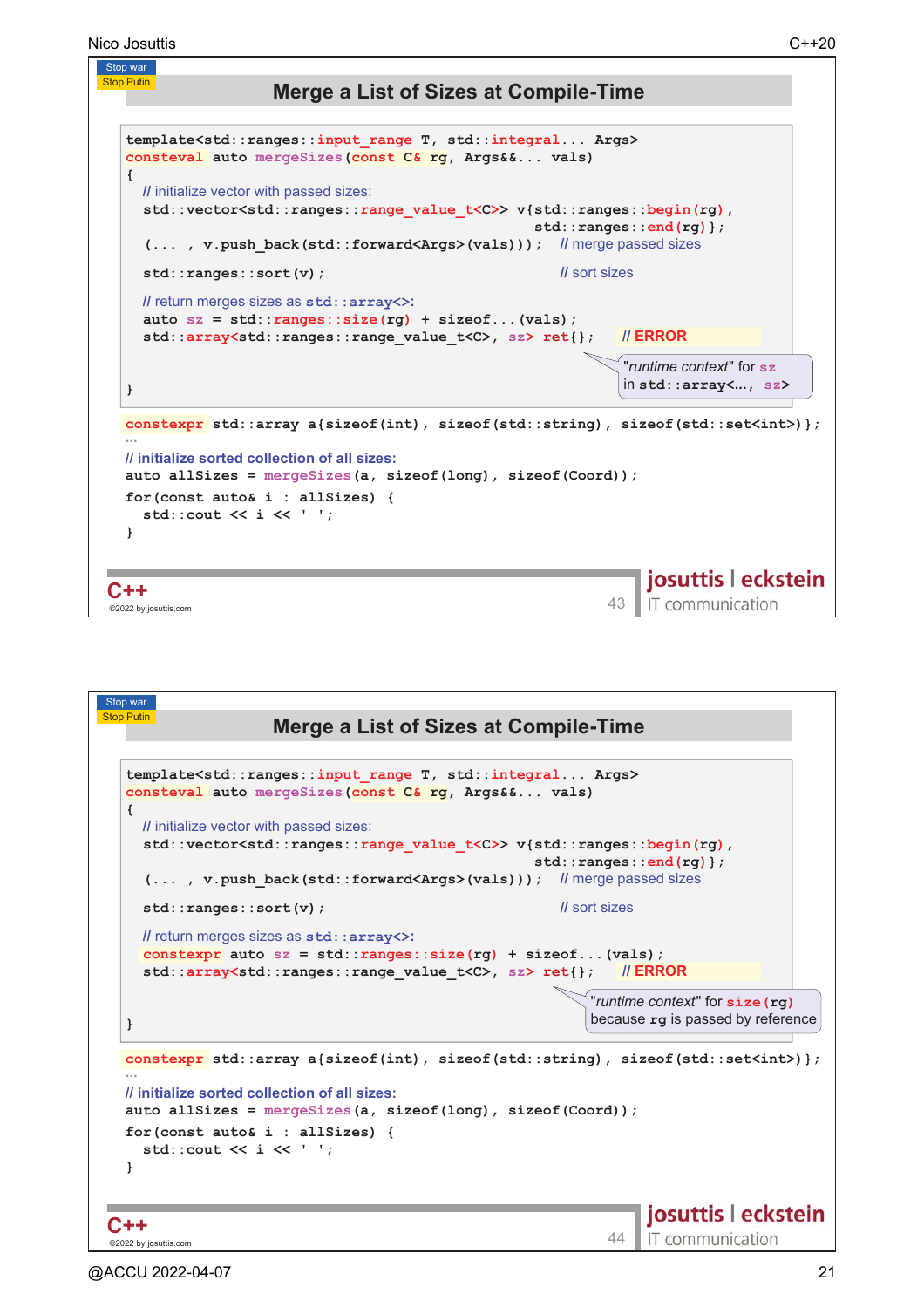**Stop Putin** 

## **Merge a List of Sizes at Compile-Time**

```
template<std::ranges::input_range T, std::integral... Args>
  consteval auto mergeSizes(C rg, Args&&... vals)
  {
     II initialize vector with passed sizes:
    std::vector<std::ranges::range_value_t<C>> v{std::ranges::begin(rg),
                                                         std::ranges::end(rg)};
     (... , v.push_back(std::forward<Args>(vals))); 

#

D

    std::ranges::sort(v); 
                                                               sort sizes
     \blacksquare return merges sizes as \texttt{std}:\texttt{array}>> \texttt{max}\text{constexpr} auto \text{sz} = \text{std}::\text{range}s::\text{size}(\text{rq}) + \text{size}of...(\text{vals});
    std::array<std::ranges::range_value_t<C>, sz> ret{};

$-
    std::ranges::copy(v, ret.begin());
    return ret;
  }
  constexpr std::array a{sizeof(int), sizeof(std::string), sizeof(std::set<int>)}; \blacksquare // initialize sorted collection of all sizes:
  auto allSizes = mergeSizes(a, sizeof(long), sizeof(Coord));

$-
  for(const auto& i : allSizes) {
                                                                          <u> Possible Output:</u>
    std::cout << i << ' ';
                                                                          4 8 24 24 32
  }
                                                                         josuttis | eckstein
C++C + + .45 expansion and 45 expansion 45IT communication
_<br>©2022 by josuttis
```

| Stop war<br><b>Stop Putin</b><br><b>Merge a List of Sizes at Compile-Time</b>                                                                                                                                                                                                                                                                                                                                                                                     |
|-------------------------------------------------------------------------------------------------------------------------------------------------------------------------------------------------------------------------------------------------------------------------------------------------------------------------------------------------------------------------------------------------------------------------------------------------------------------|
| template <std::ranges::input_range ar="" compile-time<br="" pass="" std::integral="" t,="">consteval auto mergeSizes (C rg, Args vals)<br/>parameters by value<br/><i>II</i> initialize vector with passed sizes:<br/>std::vector<std::ranges::range t<c="" value="">&gt; v{std::ranges::begin(rg),<br/>std::ranges::end(rg)};<br/><math>(\ldots, v.</math> push back <math>(vals)</math> ; If merge passed sizes</std::ranges::range></std::ranges::input_range> |
| <i>Il</i> sort sizes<br>std::ranges::sort(v);<br>// return merges sizes as std:: array<>:<br>constexpr auto $sz = std::range::size(rq) + sizeof (vals);$<br>std::array <std::ranges::range value_t<c="">, sz&gt; ret{};<br/><math>std::ranges::copy(v, ret.begin())</math>;<br/>return ret;</std::ranges::range>                                                                                                                                                  |
| constexpr std::array a{sizeof(int), sizeof(std::string), sizeof(std::set <int>)};<br/><i>Il</i> initialize sorted collection of all sizes:<br/><math>\mathcal{U}</math> OK<br/>auto all Sizes = <math>mergeSizes(a, sizeof(long), sizeof(Coord));</math><br/>for (const auto&amp; i : allSizes) {<br/><b>Possible Output:</b><br/>std::cout <math>\lt\lt i \lt\lt'</math> '';<br/>4 8 24 24 32</int>                                                              |
| josuttis   eckstein<br>IT communication<br>46<br>©2022 by josuttis.com                                                                                                                                                                                                                                                                                                                                                                                            |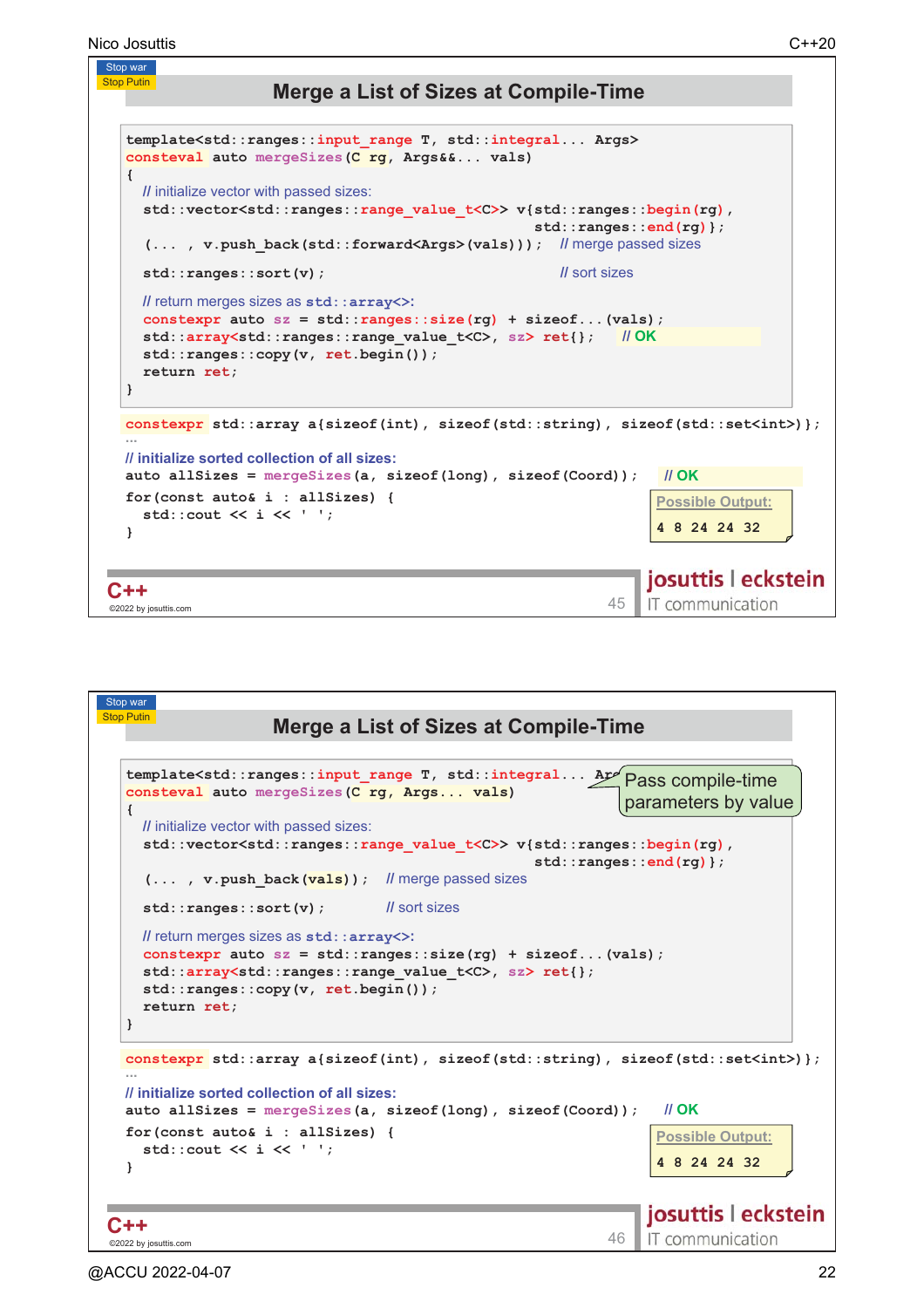```
Stop war
Nico Josuttis C++20
```
**Stop Putin** 

# **Merge a List of Sizes at Compile-Time**

```
template<std::ranges::input_range T, std::integral... Args>
   consteval auto mergeSizes(C rg, Args... vals)
   {
      II initialize vector with passed sizes:
      std::vector<std::ranges::range_value_t<C>> v{std::ranges::begin(rg),
                                                                          std::ranges::end(rg)};
       (... , v.push_back(vals)); 

#

D

      std::ranges::sort(v); 
                                                  sort sizes
      \blacksquare return merges sizes as \texttt{std}:\texttt{array}>> \texttt{max}\text{constexpr} auto \text{sz} = \text{std::ranges::size(rq) + sizeof...}(vals);std::array<std::ranges::range_value_t<C>, sz> ret{};
     std::ranges::copy(v, ret.begin());
     return ret;
   }
  constexpr std::array a{sizeof(int), sizeof(std::string), sizeof(std::set<int>)};
   \blacksquare // initialize sorted collection of all sizes:
  auto allSizes = mergeSizes(a, sizeof(long), sizeof(Coord)); 
                                                                                                $-
   for(const auto& i : allSizes) {
                                                                                               <u> Possible Output:</u>
      std::cout << i << ' ';
                                                                                               4 8 24 24 32
   }
                                                                                             josuttis | eckstein
C++C + + \overline{ } \overline{ } \overline{ } \overline{ } \overline{ } \overline{ } \overline{ } \overline{ } \overline{ } \overline{ } \overline{ } \overline{ } \overline{ } \overline{ } \overline{ } \overline{ } \overline{ } \overline{ } \overline{ } \overline{ } \overline{ } \overline{ } \overline{ } \overline{ } \overline{ } \overline{ } \overline{IT communication
©2022 by josuttis
```
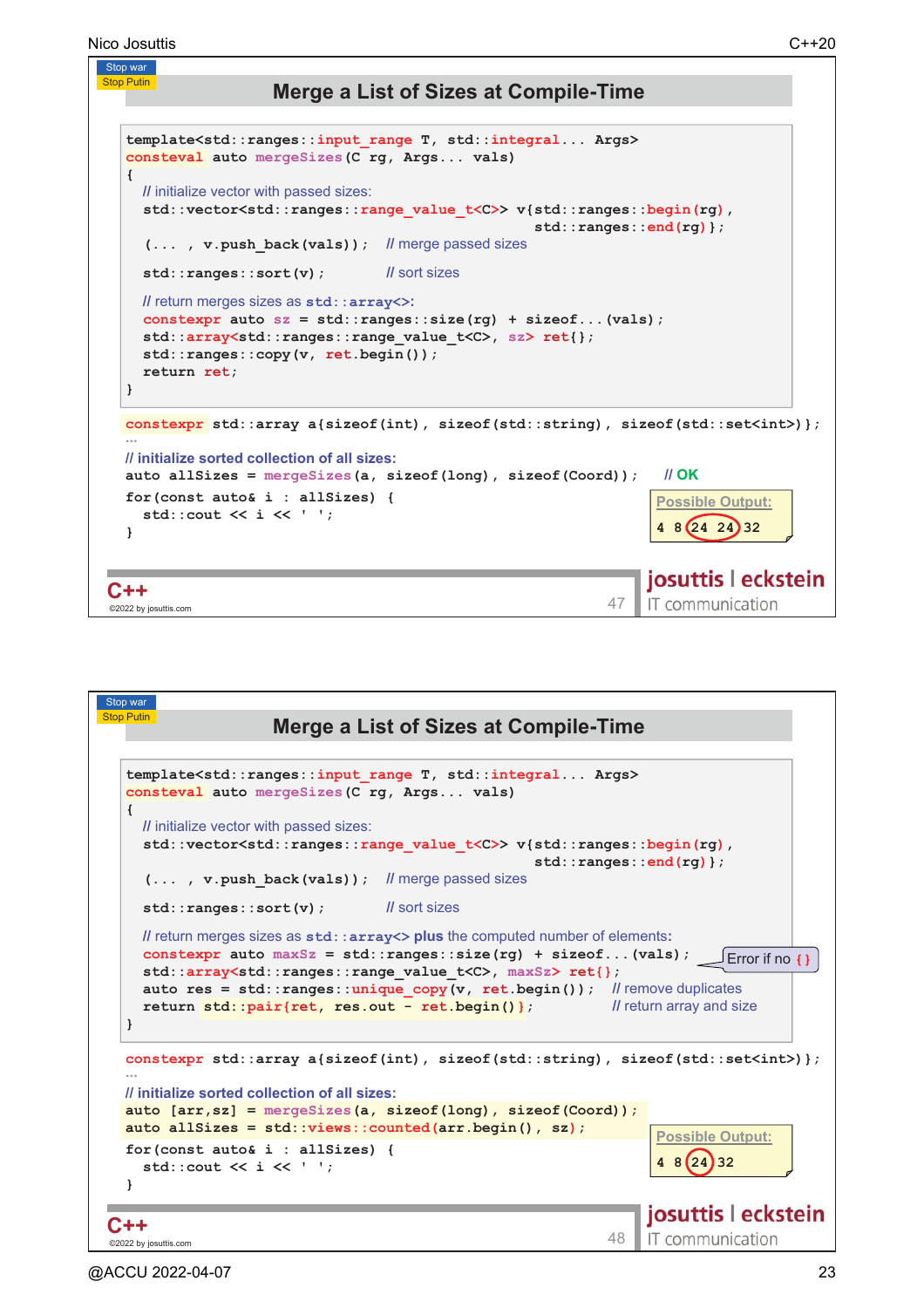

| Stop war<br><b>Stop Putin</b><br><b>Let's Have a Party</b>                                                                                                  |                                                            |
|-------------------------------------------------------------------------------------------------------------------------------------------------------------|------------------------------------------------------------|
|                                                                                                                                                             | Output:                                                    |
| #include <iostream></iostream>                                                                                                                              | 2021-01-31: Party                                          |
| #include <chrono></chrono>                                                                                                                                  | 2021-02-31 is not a valid date: Party                      |
| using namespace std:: literals;                                                                                                                             | 2021-03-31: Party                                          |
|                                                                                                                                                             | 2021-04-31 is not a valid date: Party<br>2021-05-31: Party |
|                                                                                                                                                             | 2021-06-31 is not a valid date: Party                      |
|                                                                                                                                                             | 2021-07-31: Party                                          |
|                                                                                                                                                             | 2021-08-31: Party                                          |
| auto firstDay = $2021y / 1 / 31$ ;                                                                                                                          | 2021-09-31 is not a valid date: Party<br>2021-10-31: Party |
|                                                                                                                                                             | 2021-11-31 is not a valid date: Party                      |
|                                                                                                                                                             |                                                            |
|                                                                                                                                                             | 2021-12-31: Party                                          |
| auto lastDay = $12 / 31d / 2021$ ;<br>for (auto $d = firstDay$ ; $d \leq lastDay$ ; $d += std::chrono::months{1})$ {<br>std::cout << d << ": Party\n";<br>ł |                                                            |
|                                                                                                                                                             |                                                            |
|                                                                                                                                                             |                                                            |
|                                                                                                                                                             |                                                            |
|                                                                                                                                                             |                                                            |
|                                                                                                                                                             |                                                            |
|                                                                                                                                                             |                                                            |
|                                                                                                                                                             |                                                            |
|                                                                                                                                                             | josuttis   eckstein<br>IT communication                    |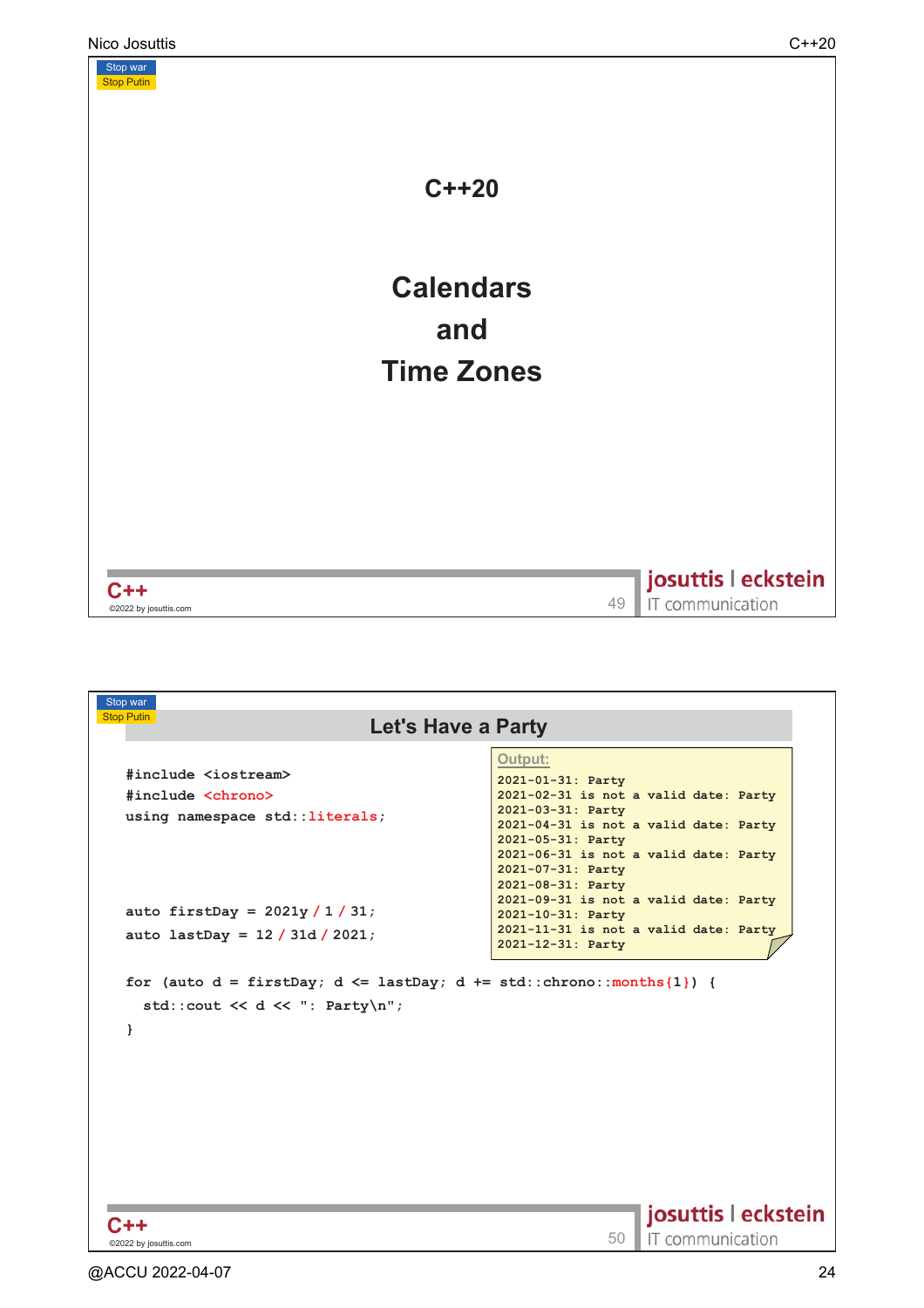Nico Josuttis C++20

```
Stop war
Stop Putin
                                  Let's Have a Party
                                                        Output:
  #include <iostream>
                                                        2021-01-31: Party
  #include <chrono>
                                                        2021-03-01: Party
                                                        2021-03-31: Party
  using namespace std::literals;
                                                        2021-05-01: Party
                                                        2021-05-31: Party
                                                        2021-07-01: Party
                                                        2021-07-31: Party
                                                        2021-08-31: Party
                                                        2021-10-01: Party
  auto firstDay = 2021y / 1 / 31;
                                                        2021-10-31: Party
                                                        2021-12-01: Party
  auto lastDay = 12 / 31d / 2021;
                                                        2021-12-31: Party
  for (auto d = \text{firstDay}; d \leq \text{lastDay}; d += \text{std::chrono::months{1}}) {
     if (d.ok()) { 
       std::cout << d << ": Party\n";
     }
     else {
        std::cout << d.year() / d.month() / 1 + std::chrono::months{1}
                   << ": Party\n";
     }
  }
                                                                    josuttis | eckstein
C++C++\,<sup>02</sup>22 by iosuttis.com 51
                                                                     IT communication
 ©2022 by josuttis
```

| Stop war                                                                                                              |                                              |
|-----------------------------------------------------------------------------------------------------------------------|----------------------------------------------|
| <b>Stop Putin</b><br><b>Let's Have a Party</b>                                                                        |                                              |
|                                                                                                                       | Output:                                      |
| #include <iostream></iostream>                                                                                        |                                              |
|                                                                                                                       | 2021/Jan/last: Party                         |
| #include <chrono></chrono>                                                                                            | 2021/Feb/last: Party<br>2021/Mar/last: Party |
| using namespace std:: literals;                                                                                       | 2021/Apr/last: Party                         |
|                                                                                                                       | 2021/May/last: Party                         |
|                                                                                                                       | 2021/Jun/last: Party                         |
|                                                                                                                       | 2021/Jul/last: Party                         |
|                                                                                                                       | 2021/Aug/last: Party                         |
| auto firstDay = $2021y / 1 / std::chrono::last;$                                                                      | 2021/Sep/last: Party                         |
|                                                                                                                       | 2021/Oct/last: Party                         |
| auto lastDay = $12 / 31d / 2021$ ;                                                                                    | 2021/Nov/last: Party<br>2021/Dec/last: Party |
|                                                                                                                       |                                              |
| for (auto $d = firstDay$ ; $d \leq lastDay$ ; $d += std::chrono::months{1})$ {<br>std::cout << d << ": Party\n";<br>ł |                                              |
|                                                                                                                       |                                              |
| C++                                                                                                                   | josuttis   eckstein                          |
| ©2022 by josuttis.com                                                                                                 | IT communication<br>52                       |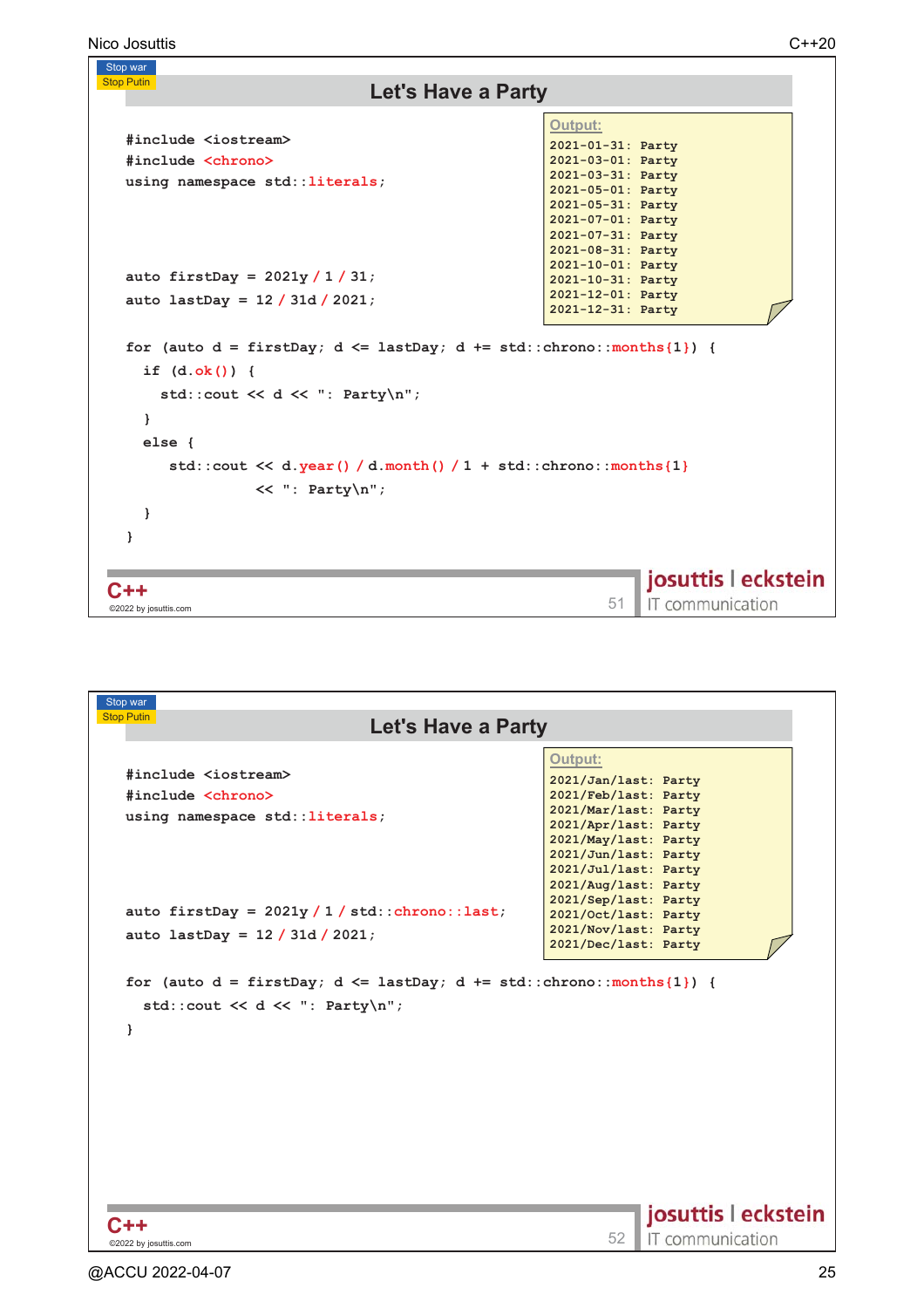| Stop war                                                                                                                                    |                                                                                                                                       |  |
|---------------------------------------------------------------------------------------------------------------------------------------------|---------------------------------------------------------------------------------------------------------------------------------------|--|
| <b>Stop Putin</b><br><b>Let's Have a Party</b>                                                                                              |                                                                                                                                       |  |
| #include <iostream></iostream>                                                                                                              | <b>Output:</b>                                                                                                                        |  |
| #include <chrono></chrono>                                                                                                                  | January 31<br>: Party<br>February 28<br>: Party                                                                                       |  |
| using namespace std:: literals;                                                                                                             | March 31<br>: Party<br>April 30<br>: Party<br>May 31<br>: Party<br>June $30$<br>: Party<br>July 31<br>: Party<br>August 31<br>: Party |  |
| auto firstDay = $2021y / 1 / std::chrono::last;$                                                                                            | September 30 : Party<br>October 31<br>: Party                                                                                         |  |
| auto lastDay = $12 / 31d / 2021$ ;                                                                                                          | November 30 : Party<br>December 31<br>: Party                                                                                         |  |
| for (auto $d = firstDay$ ; $d \leq lastDay$ ; $d += std::chromo::months{1}$ ) {<br>std::cout << std::format(" $\{$ :13%B %d}: Party\n", d); |                                                                                                                                       |  |
| ł                                                                                                                                           |                                                                                                                                       |  |
|                                                                                                                                             |                                                                                                                                       |  |
|                                                                                                                                             |                                                                                                                                       |  |
|                                                                                                                                             |                                                                                                                                       |  |
|                                                                                                                                             | josuttis   eckstein                                                                                                                   |  |
| ©2022 by josuttis.com                                                                                                                       | IT communication<br>53                                                                                                                |  |

| Stop war                                                                                                                                                                                                                                                                                                                                               |                                                                                                                                                                                                                                       |  |
|--------------------------------------------------------------------------------------------------------------------------------------------------------------------------------------------------------------------------------------------------------------------------------------------------------------------------------------------------------|---------------------------------------------------------------------------------------------------------------------------------------------------------------------------------------------------------------------------------------|--|
| <b>Stop Putin</b><br><b>Let's Have a Party</b>                                                                                                                                                                                                                                                                                                         |                                                                                                                                                                                                                                       |  |
| #include <iostream><br/>#include <chrono><br/>using namespace std:: literals;</chrono></iostream>                                                                                                                                                                                                                                                      | <b>Output:</b><br>January 31<br>: Party 18:30:00 MEZ<br>LA: 09:30:00 GMT-8<br>February 28 : Party 18:30:00 MEZ<br>LA: 09:30:00 GMT-8<br>March 31<br>: Party 18:30:00 MESZ<br>LA: 09:30:00 GMT-7<br>September 30 : Party 18:30:00 MESZ |  |
| auto firstDay = $2021y / 1 / std::chrono::last;$<br>auto lastDay = $12 / 31d / 2021$ ;                                                                                                                                                                                                                                                                 | LA: 09:30:00 GMT-7<br>October 31 : Party 18:30:00 MEZ<br>LA: 10:30:00 GMT-7<br>$\cdots$                                                                                                                                               |  |
| for (auto $d = firstDay$ ; $d \leq lastDay$ ; $d += std::chrono::months{1}$ ) {<br>// schedule time (with different time zones):<br>auto tp{std::chrono::local days{d} + 18h + 30min}; $\frac{1}{30}$<br>std::chrono::zoned time timeLocal{std::chrono::current zone(), tp};<br>std::cout << std::format("{0:13%B %d}: Party {0:%X %Z}\n", timeLocal); |                                                                                                                                                                                                                                       |  |
| std:: chrono:: zoned time timeLA{"America/Los Angeles", timeLocal};<br>std::cout << std::format("{:>19}: {:%X %Z}\n", "LA", timeLA);<br>ł                                                                                                                                                                                                              |                                                                                                                                                                                                                                       |  |
| @2022 by josuttis.com                                                                                                                                                                                                                                                                                                                                  | josuttis   eckstein<br>IT communication<br>54                                                                                                                                                                                         |  |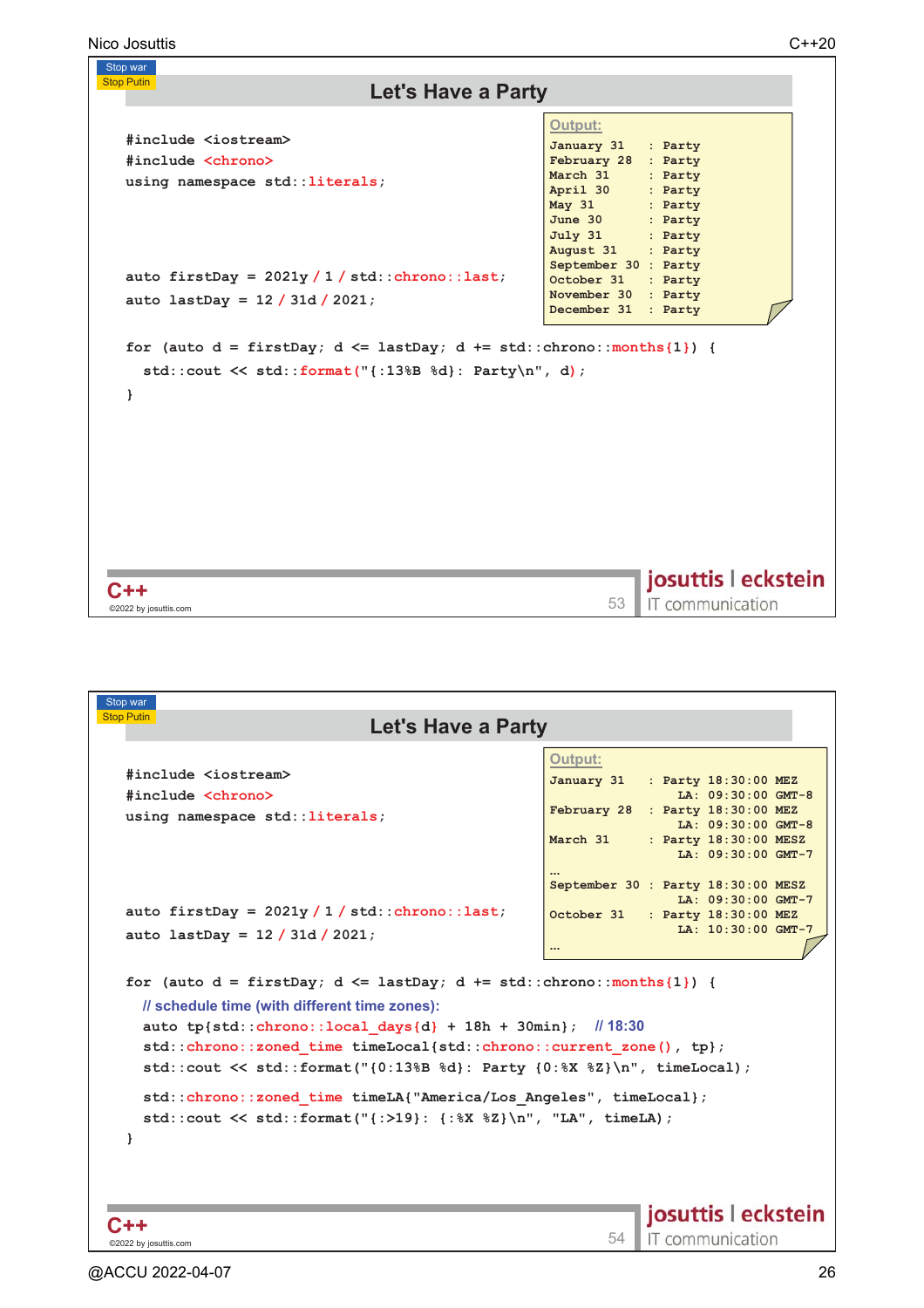

| <b>Stop Putin</b><br><b>Concurrent Updates</b><br>std::map <std::chrono::sys coord="" days,=""> locs;<br/>auto firstDay = <math>2021y / 1 / std::chrono::last;</math><br/>auto lastDay = <math>12 / 31d / 2021</math>;<br/>for (auto <math>d = \text{firstDay}</math>; <math>d \leq \text{lastDay}</math>; <math>d \neq \text{std}</math>: chrono: : months {1}) {<br/><math>locs.</math>emplace(d, <math>Coord\{\}</math>);<br/>std::vector<std::thread> tasks;<br/>for (int i = 0; i &lt; 5; ++i) {<br/>tasks.push back(std::thread{[&amp;locs]{<br/>while <math>(true)</math> {<br/>for (auto&amp; <math>[k, c]</math> : locs) {<br/>c.x += 1, c.y += 1, c.z += 1;<br/>}<br/><math>\mathbf{r}</math><br/><math>\{\}</math>);<br/><b>Several Issues:</b></std::thread></std::chrono::sys> |
|---------------------------------------------------------------------------------------------------------------------------------------------------------------------------------------------------------------------------------------------------------------------------------------------------------------------------------------------------------------------------------------------------------------------------------------------------------------------------------------------------------------------------------------------------------------------------------------------------------------------------------------------------------------------------------------------------------------------------------------------------------------------------------------------|
|                                                                                                                                                                                                                                                                                                                                                                                                                                                                                                                                                                                                                                                                                                                                                                                             |
|                                                                                                                                                                                                                                                                                                                                                                                                                                                                                                                                                                                                                                                                                                                                                                                             |
|                                                                                                                                                                                                                                                                                                                                                                                                                                                                                                                                                                                                                                                                                                                                                                                             |
|                                                                                                                                                                                                                                                                                                                                                                                                                                                                                                                                                                                                                                                                                                                                                                                             |
|                                                                                                                                                                                                                                                                                                                                                                                                                                                                                                                                                                                                                                                                                                                                                                                             |
|                                                                                                                                                                                                                                                                                                                                                                                                                                                                                                                                                                                                                                                                                                                                                                                             |
|                                                                                                                                                                                                                                                                                                                                                                                                                                                                                                                                                                                                                                                                                                                                                                                             |
|                                                                                                                                                                                                                                                                                                                                                                                                                                                                                                                                                                                                                                                                                                                                                                                             |
|                                                                                                                                                                                                                                                                                                                                                                                                                                                                                                                                                                                                                                                                                                                                                                                             |
|                                                                                                                                                                                                                                                                                                                                                                                                                                                                                                                                                                                                                                                                                                                                                                                             |
|                                                                                                                                                                                                                                                                                                                                                                                                                                                                                                                                                                                                                                                                                                                                                                                             |
|                                                                                                                                                                                                                                                                                                                                                                                                                                                                                                                                                                                                                                                                                                                                                                                             |
|                                                                                                                                                                                                                                                                                                                                                                                                                                                                                                                                                                                                                                                                                                                                                                                             |
|                                                                                                                                                                                                                                                                                                                                                                                                                                                                                                                                                                                                                                                                                                                                                                                             |
|                                                                                                                                                                                                                                                                                                                                                                                                                                                                                                                                                                                                                                                                                                                                                                                             |
|                                                                                                                                                                                                                                                                                                                                                                                                                                                                                                                                                                                                                                                                                                                                                                                             |
| • Core dump without join ()                                                                                                                                                                                                                                                                                                                                                                                                                                                                                                                                                                                                                                                                                                                                                                 |
| • Therefore needs exceptions handling                                                                                                                                                                                                                                                                                                                                                                                                                                                                                                                                                                                                                                                                                                                                                       |
| • How to stop the threads?                                                                                                                                                                                                                                                                                                                                                                                                                                                                                                                                                                                                                                                                                                                                                                  |
| • Concurrent writes                                                                                                                                                                                                                                                                                                                                                                                                                                                                                                                                                                                                                                                                                                                                                                         |
|                                                                                                                                                                                                                                                                                                                                                                                                                                                                                                                                                                                                                                                                                                                                                                                             |
| josuttis   eckstein                                                                                                                                                                                                                                                                                                                                                                                                                                                                                                                                                                                                                                                                                                                                                                         |
| IT communication<br>56<br>©2022 by josuttis.com                                                                                                                                                                                                                                                                                                                                                                                                                                                                                                                                                                                                                                                                                                                                             |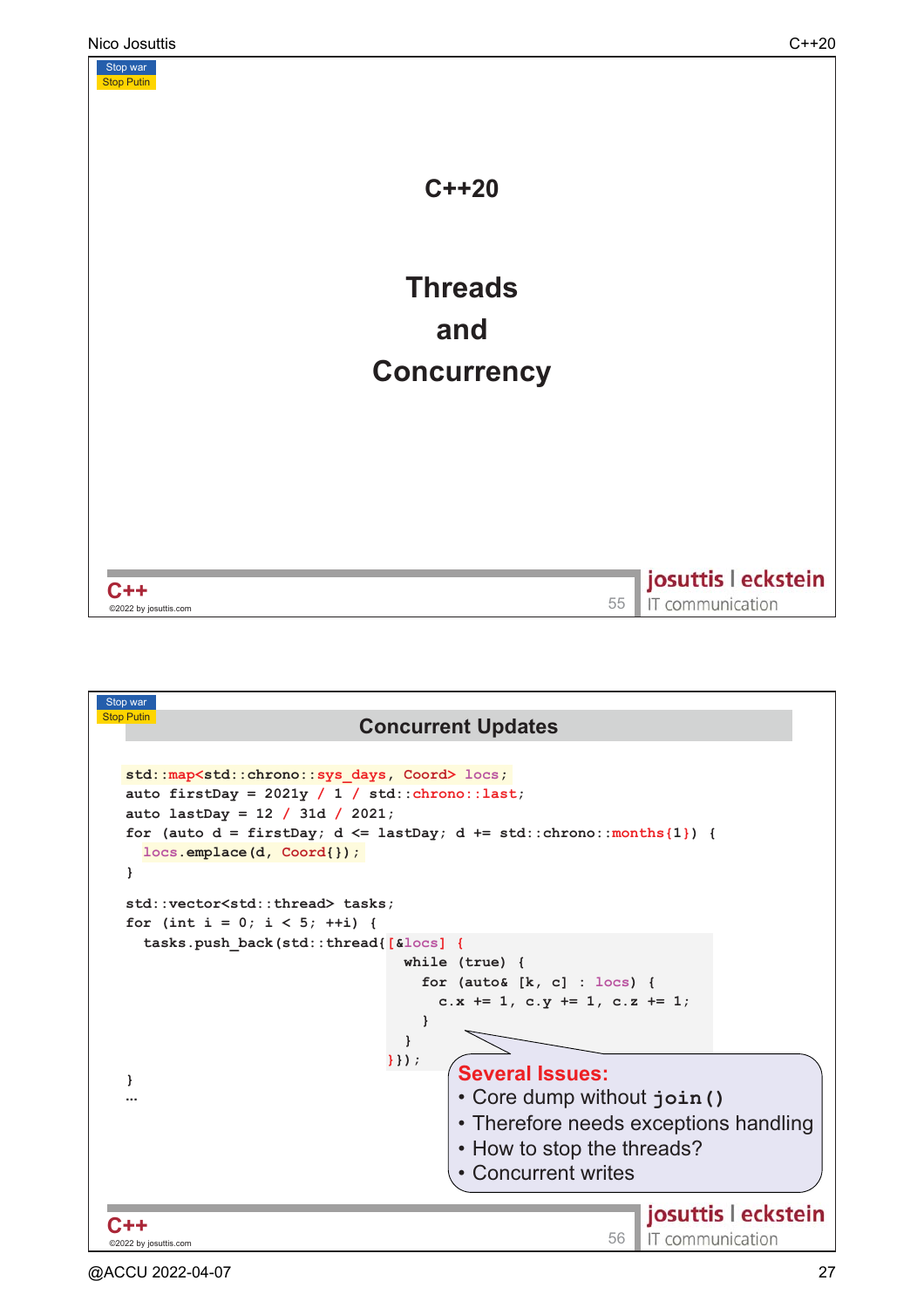```
Stop war
Stop Putin
                               Concurrent Updates
  std::map<std::chrono::sys_days, Coord> locs;
  auto firstDay = 2021y / 1 / std::chrono::last;
  auto lastDay = 12 / 31d / 2021;
  for (auto d = \text{firstDay}; d \leq \text{lastDay}; d += \text{std::chrono::months{1}}) {
    locs.emplace(d, Coord{});
  }
  std::vector<std::jthread> tasks;
  for (int i = 0; i < 5; ++i) {
    tasks.push_back(std::jthread{[&locs] {
                                     while (true) {
                                       for (auto& [k, c] : locs) {
                                         c.x += 1, c.y += 1, c.z += 1;
                                       }
                                     }
                                   }});
  }
  
   // auto join for all threads when leaving scope
                                                                 josuttis | eckstein
C++C++\frac{}{\infty} by insultis.com 57IT communication
 ©2022 by josuttis
```

| Stop war                                                                                                                                                                                                                                                                                                                                                                                        |                                                                                                                                |  |  |
|-------------------------------------------------------------------------------------------------------------------------------------------------------------------------------------------------------------------------------------------------------------------------------------------------------------------------------------------------------------------------------------------------|--------------------------------------------------------------------------------------------------------------------------------|--|--|
| <b>Stop Putin</b><br><b>Concurrent Updates</b>                                                                                                                                                                                                                                                                                                                                                  |                                                                                                                                |  |  |
|                                                                                                                                                                                                                                                                                                                                                                                                 |                                                                                                                                |  |  |
| std:: map <std:: chrono::="" coord="" days,="" sys=""> locs;<br/>auto firstDay = <math>2021y / 1 / std::chrono::last;</math><br/>auto lastDay = <math>12 / 31d / 2021</math>;<br/>for (auto <math>d = \text{firstDay}</math>; <math>d \leq \text{lastDay}</math>; <math>d += \text{std}</math>::chrono::months{1}) {<br/><math>\texttt{locs.employee}(d, \texttt{Coord})</math> ;<br/>Ł</std::> |                                                                                                                                |  |  |
| {std::vector <std::jthread> tasks;</std::jthread>                                                                                                                                                                                                                                                                                                                                               |                                                                                                                                |  |  |
| for (int i = 0; i < 5; ++i) {                                                                                                                                                                                                                                                                                                                                                                   |                                                                                                                                |  |  |
| tasks.push back(std::jthread[[&locs] {                                                                                                                                                                                                                                                                                                                                                          | while $(true)$ {<br>for (auto& $[k, c]$ : locs) {<br>c.x $+= 1$ , c.y $+= 1$ , c.z $+= 1$ ;<br>$\mathbf{r}$<br>ł<br>$\}$ } ) ; |  |  |
| ł                                                                                                                                                                                                                                                                                                                                                                                               |                                                                                                                                |  |  |
|                                                                                                                                                                                                                                                                                                                                                                                                 |                                                                                                                                |  |  |
| }// auto join for all threads                                                                                                                                                                                                                                                                                                                                                                   |                                                                                                                                |  |  |
| C++                                                                                                                                                                                                                                                                                                                                                                                             | josuttis   eckstein                                                                                                            |  |  |
| ©2022 by josuttis.com                                                                                                                                                                                                                                                                                                                                                                           | IT communication<br>58                                                                                                         |  |  |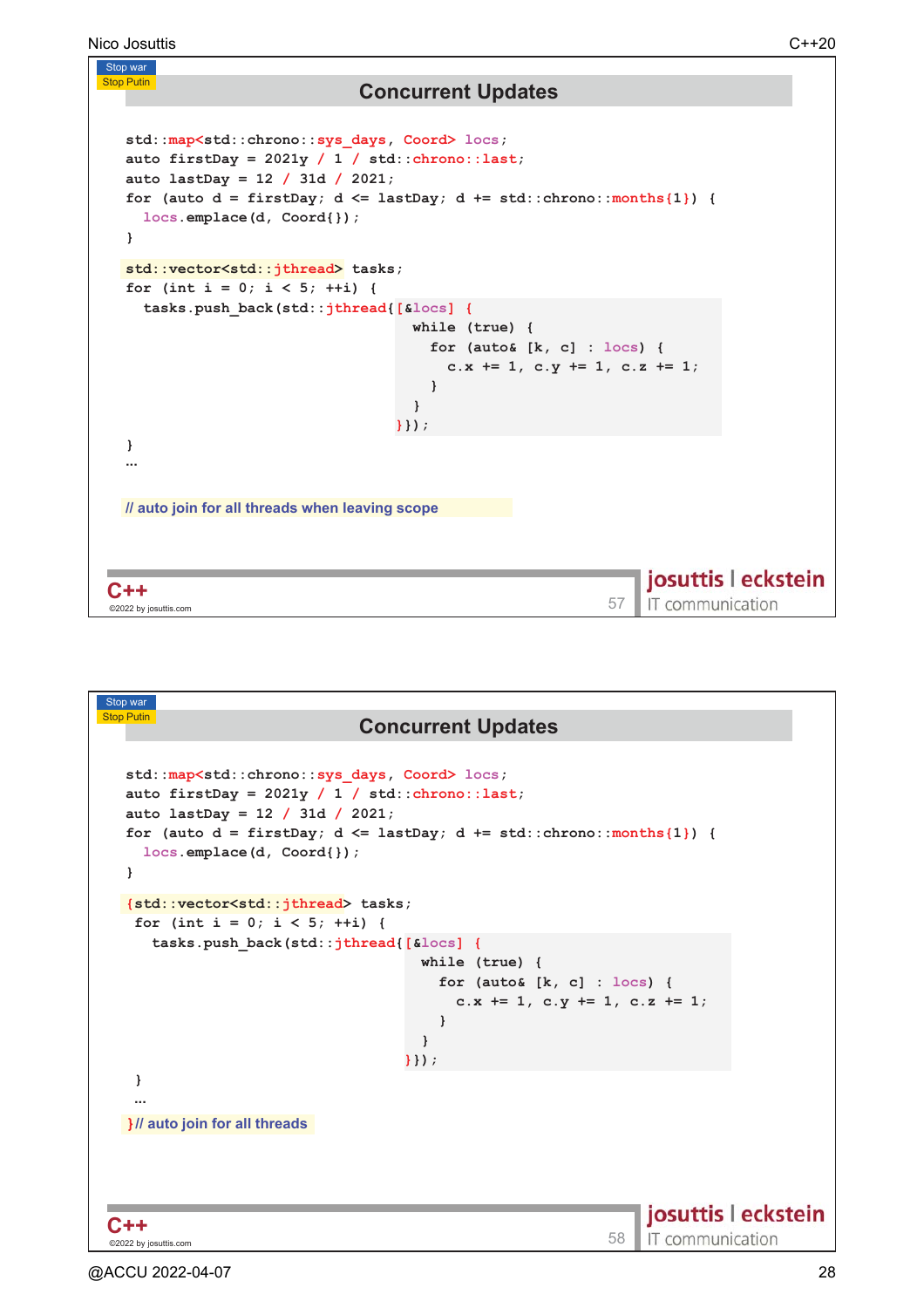Stop war **Stop Putin Concurrent Updates std::map<std::chrono::sys\_days, Coord> locs; auto firstDay = 2021y / 1 / std::chrono::last; auto lastDay = 12 / 31d / 2021;** for (auto  $d = \text{firstDay}$ ;  $d \leq \text{lastDay}$ ;  $d += \text{std::chrono::months{1}}$ ) { **locs.emplace(d, Coord{}); } {std::vector<std::jthread> tasks; for (int i = 0; i < 5; ++i) { tasks.push\_back(std::jthread{[&locs] (std::stop\_token st) { while (!st.stop\_requested()) { for (auto& [k, c] : locs) { c.x += 1, c.y += 1, c.z += 1; } } }}); } for (auto& t : tasks) { t.request\_stop();** Instead of signal-stop-and-wait for each tread, **}** this signals stop to all and then waits for all **)** *ll* auto stop request and join for all threads josuttis | eckstein  $C++$  . **-**IT communication ©2022 by josuttis

| Stop war                                                                                                                                                                                                                                                                                                                                                                                     |                                                                                                                                                                                                             |
|----------------------------------------------------------------------------------------------------------------------------------------------------------------------------------------------------------------------------------------------------------------------------------------------------------------------------------------------------------------------------------------------|-------------------------------------------------------------------------------------------------------------------------------------------------------------------------------------------------------------|
| <b>Stop Putin</b>                                                                                                                                                                                                                                                                                                                                                                            | <b>Concurrent Updates</b>                                                                                                                                                                                   |
|                                                                                                                                                                                                                                                                                                                                                                                              |                                                                                                                                                                                                             |
| std:: map <std:: chrono::="" coord="" days,="" sys=""> locs;<br/>auto firstDay = <math>2021y / 1 / std::chrono::last;</math><br/>auto lastDay = <math>12 / 31d / 2021</math>;<br/>for (auto <math>d = \text{firstDay}</math>; <math>d \leq \text{lastDay}</math>; <math>d += \text{std::chrono::months{1}}</math>) {<br/><math>locs.</math>emplace(d, <math>Coord\{\}</math>);<br/>ł</std::> |                                                                                                                                                                                                             |
| {std::vector <std::jthread> tasks;<br/>for (int i = 0; i &lt; 5; ++i) {</std::jthread>                                                                                                                                                                                                                                                                                                       |                                                                                                                                                                                                             |
| tasks.push back(std::jthread{[&locs] (std::stop token st) {<br>ł<br>$\{\}$ );                                                                                                                                                                                                                                                                                                                | while (!st.stop requested()) {<br>for (auto& $[k, c]$ : locs) {<br>c.x $+= 1$ , c.y $+= 1$ , c.z $+= 1$ ;                                                                                                   |
| ł<br><br>}// auto stop request and join for all threads<br>print(locs   std:: views:: values);                                                                                                                                                                                                                                                                                               | <b>Possible Output:</b><br>[597/597/598] [597/597/597] [598/598/598]<br>[598/598/600] [598/598/601] [602/602/604]<br>[602/602/604] [605/605/605] [604/604/604]<br>[605/605/605] [604/604/604] [601/601/604] |
| ©2022 by josuttis.com                                                                                                                                                                                                                                                                                                                                                                        | josuttis   eckstein<br>IT communication<br>60                                                                                                                                                               |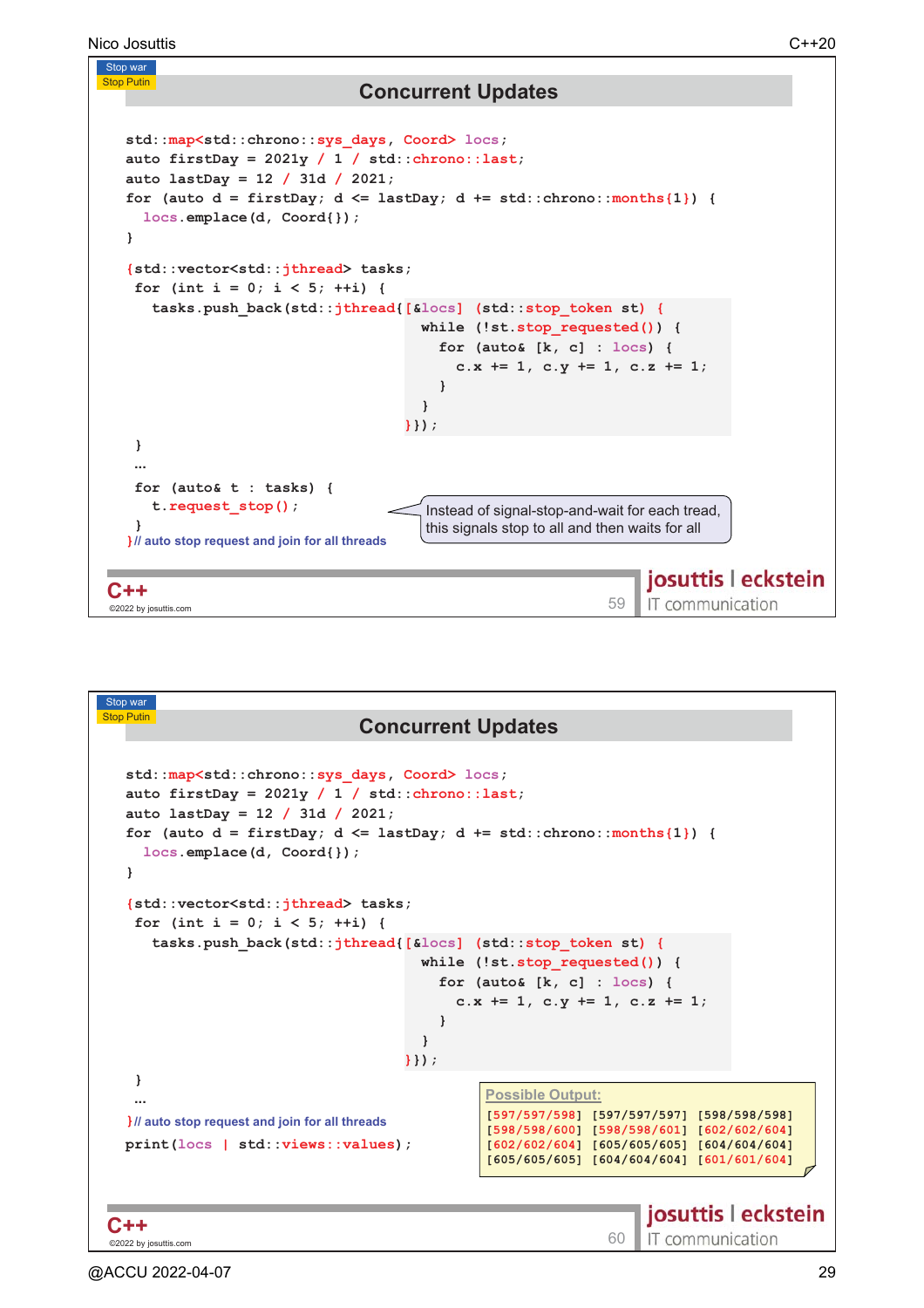```
Stop war
Stop Putin
                                 Concurrent Updates
  std::map<std::chrono::sys_days, Coord> locs;
  auto firstDay = 2021y / 1 / std::chrono::last;
  auto lastDay = 12 / 31d / 2021;
  for (auto d = \text{firstDay}; d \leq \text{lastDay}; d \neq \text{std}: chrono:: months\{1\}) {
     locs.emplace(d, Coord{});
  }
   {std::vector<std::jthread> tasks;
    for (int i = 0; i < 5; ++i) {
      tasks.push_back(std::jthread{[&locs] (std::stop_token st) {
                                        while (!st.stop_requested()) {
                                           for (auto& [k, c] : locs) {
                                             std::atomic_ref<Coord> ac{c};
                                             Coord tmp = ac; // or ac.load();
                                             tmp.x += 1, tmp.y += 1, tmp.z += 1;
                                             ac = tmp; 
                                                                  or ac.store(tmp);
                                          }
                                        }
                                                 <u>Possible Output:</u>
                                      }});
                                                 [598/598/598] [600/600/600] [600/600/600] 
    }
                                                 [600/600/600] [600/600/600] [600/600/600] 
                                                 [599/599/599] [605/605/605] [604/604/604] 
    
   } // auto stop request and join for all threads
                                                 [605/605/605] [605/605/605] [605/605/605]
  print(locs | std::views::values);
                                                                     josuttis | eckstein
C++C++ 63<br>
C 2022 by iosuttis.com 6
                                                                     IT communication
 ©2022 by josuttis
```